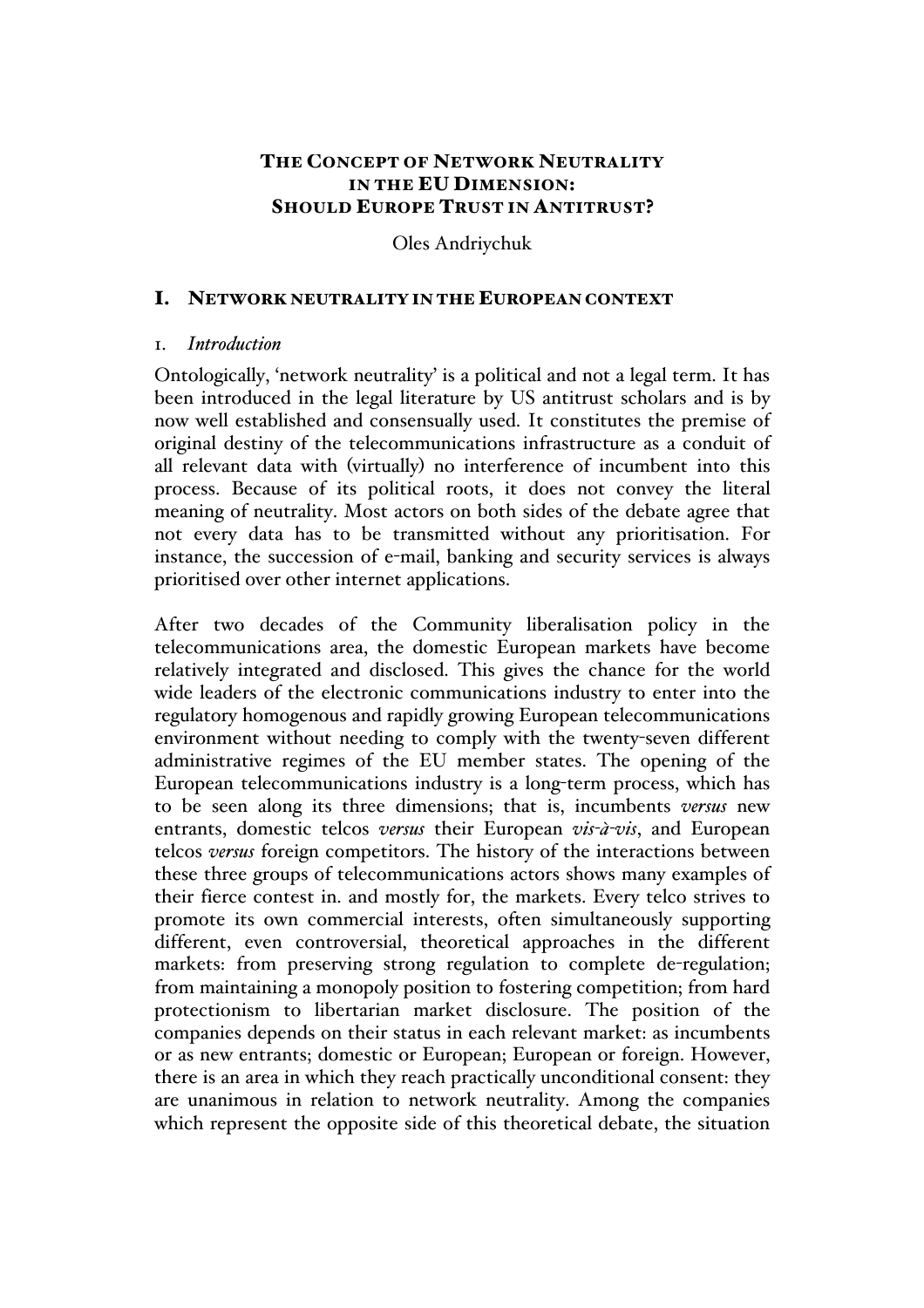is similar as well.

Until the moment of rapid growth of internet technologies, which provides high speed traffic over the new FTTx networks -and, consequently, the transmission of large-sized files and applications-, the discussion on network neutrality had only a theoretical dimension. With the fast development of Voice over Internet Protocol (VoIP) technologies, Internet Protocol Television (IPTV), video-on-demand and moviedownloading services (otherwise large-sized files and applications), the amount of traffic over the network has been growing exponentially. Concurrent to this process, there has been a substantial development of the infrastructure, which can now be managed gradually by Internet Service Providers (ISP). In practice, this means that ISPs, who are often at the same time the owners and administrators of the networks, can 'range' the traffic speed of different internet applications.

Because of digital convergence and systematic elimination of the frontiers between infrastructure, platform and content of the internet, many ISP are beginning to consider launching for their users the provision of different kinds of content services under different traffic speed (two-tier Internet). Concurrently, some big internet companies are launching their own wired and wireless networks, like Google in San Francisco.

As soon as ISP acquired the technical abilities to 'range' the traffic of different applications and, most importantly, of different content providers, they started to consider the possibility of providing high-speed premium services for content operators interested in instantaneous delivery of their services. This option is particularly important for such time-sensitive applications as broadcasting of live sports events, video conferences and some other communication services. Under such conditions, internet speed became a *killer application* for attracting new clients and gaining substantially higher revenues. There are two hypothetical models of applying this premium speed services: on one hand, assigning such extra-speed capacity to other content-providers for additional fee and, on the other hand, vertical integration of ISP with certain content-provider and offering content services on its own.

The merely technical capability of ISP to charge their clients -to be understood as charging on both sides of traffic, that is download or consumers and upload or content providers- brought on commercially justifiable apprehensions in the content-providing internet industries. Services which content providers have traditionally received by simply paying for upload speed and data capacity at the upstream level may now only be obtained by these companies for additional payments at the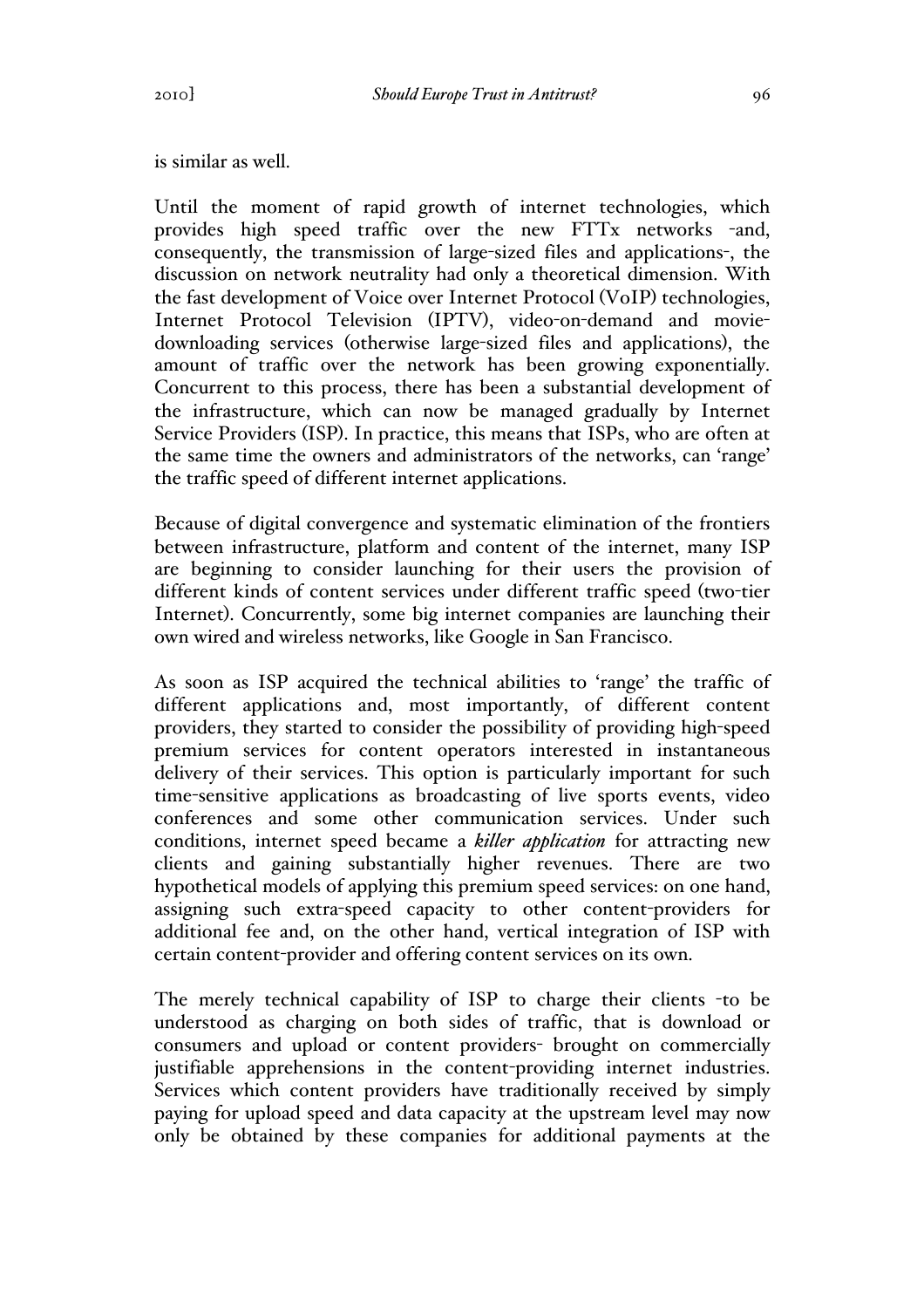download level, depending on the real amount of users. This scenario appears to be only hypothetical, since nobody is allowed to *degrade* the speed of some particular content or application. Besides, it would never be possible from the political or *freedom of speech* and commercial or *cannibalisation* of existing business model points of view. However, the growing popularity of premium speed services would indirectly leave in the cold those content-providing companies who will continue to rely upon merely average 'non-discriminatory' speed of data transmission.

So, does prioritisation actually mean discrimination? The answer to this rather philosophical question definitely depends on the initial position of the inquirer. As it always happens with debates in the area of competition law and regulatory policy, each party tries to obtain the *cheval de bataille* of its rectitude; namely, benefits for consumers and improvement of the general economic welfare.

This situation impelled content providers to launch a wide-ranging political campaign on network neutrality, with the intent to preserve the existing *status quo*, by means of introducing broad public discussions and implementing the relevant legislative framework. The epicenter of these debates was initially situated in the United States, where this topic received tremendous public coverage and scientific conceptualisation. However, nowadays, the network neutrality concept is becoming increasingly more popular in other jurisdictions, particularly in the European Union and Japan, where these debates are still in their infancy.

Leaving aside such controversial issues as the level of censorship, privacy, and copyrights protection of the transmitted content, local internet service providers are apparently aware of their customers needs, at least as much as world-wide content providers are. Therefore, they will never jeopardise the services of high-speed data delivery by blocking or slowing down certain applications. However, one must recognise that, with some minor exceptions, providers of broadband internet services are usually monopolists in the local markets and their dependence upon contentcreating companies is significantly less than *vice versa.* Does this mean that their business practices need to be regulated by sector specific instruments, such as compulsory access or neutral traffic requirement, or are the traditional mechanisms of *ex post* competition law reasonable and sufficient in the present context? What is the legal difference between the American and European approaches to network neutrality and where exactly is it situated? These are two central questions that this paper will attempt to tackle.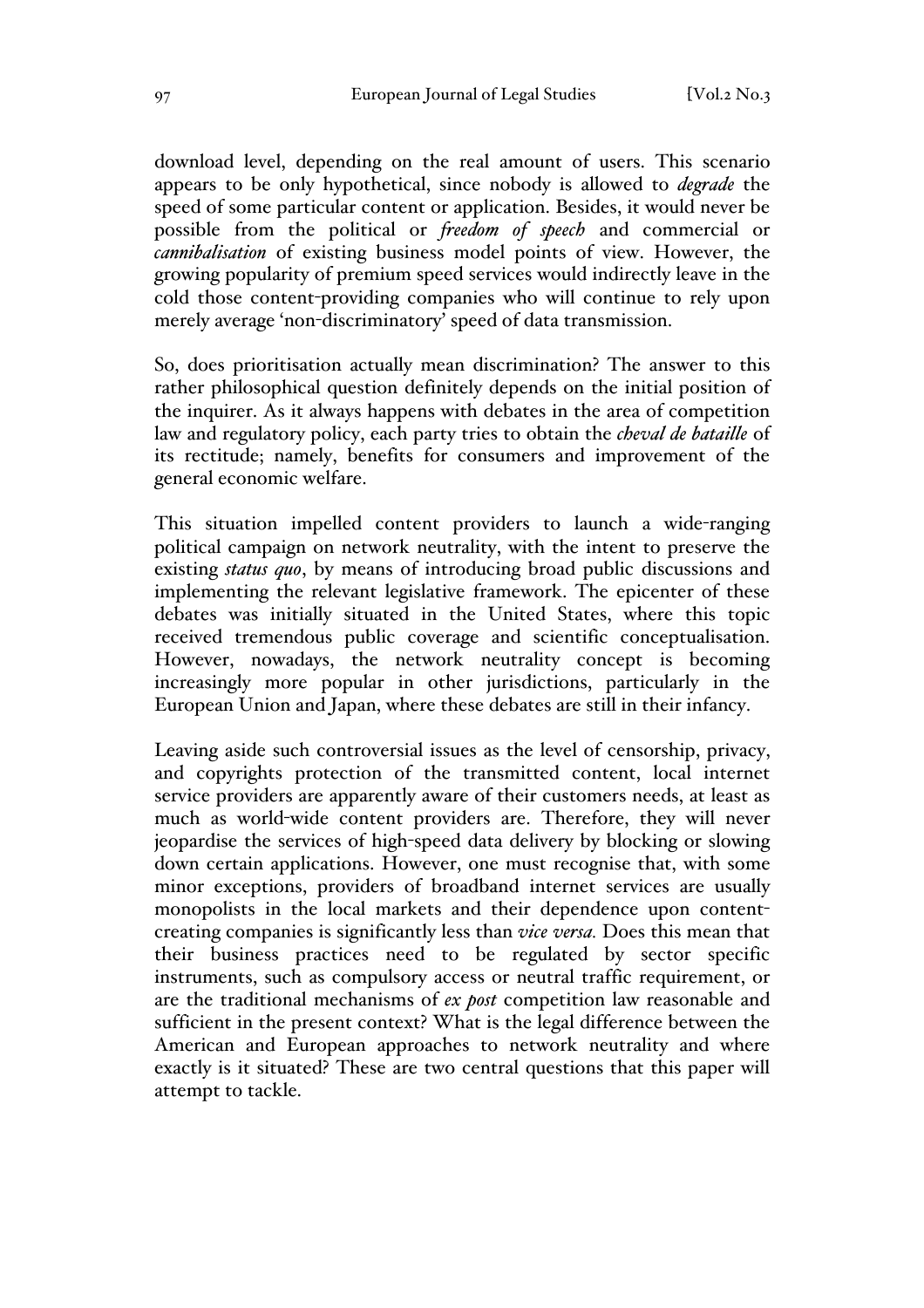# 2. *Jurisdictional concerns, quo warranto*

Telecommunications law was not originally supposed to have a European Community dimension. The founding fathers of European integration laid down *prima facie* explicit clauses in the legal foundation of the European Community, reserving telecommunications to the national regulatory regimes. Indeed, at the time, the social and political status of telecommunications was considered as one of the strategic domains of internal affairs.

Thus, Article 86 of the Treaty Establishing the European Community stipulates:

In the case of public undertakings and undertakings to which member states grant special or exclusive rights, member states shall neither enact nor maintain in force any measure contrary to the rules contained in this treaty, in particular to those rules provided for in Article 12 and Articles 81 to 89.

Undertakings entrusted with the operation of services of general economic interest or having the character of a revenue-producing monopoly shall be subject to the rules contained in this treaty, in particular to the rules on competition, in so far as the application of such rules does not obstruct the performance, in law or in fact, of the particular tasks assigned to them. The development of trade must not be affected to such an extent as would be contrary to the interests of the Community.

The Commission shall ensure the application of the provisions of this article and shall, where necessary, address appropriate directives or decisions to member states.

Neither literal nor historical interpretation of these provisions gives us a ground for questioning the original intentions of the member states. The initial political will consisted in reserving the telecommunications policy for domestic regulation.

Nevertheless, in the course of time, the interpretation of Article 86 has been hermeneutically moved towards substantial an expansion of the Community's competences in the present domain. Accordingly, teleological and systemic modes of interpretation provide a clear picture of the 'genuine mission' of the treaty and classify telecommunications as one of the most important *European* policy. The European Commission has been one of the most active proponents of such a shift of paradigm in the evaluation of the status of telecommunications policy in the economic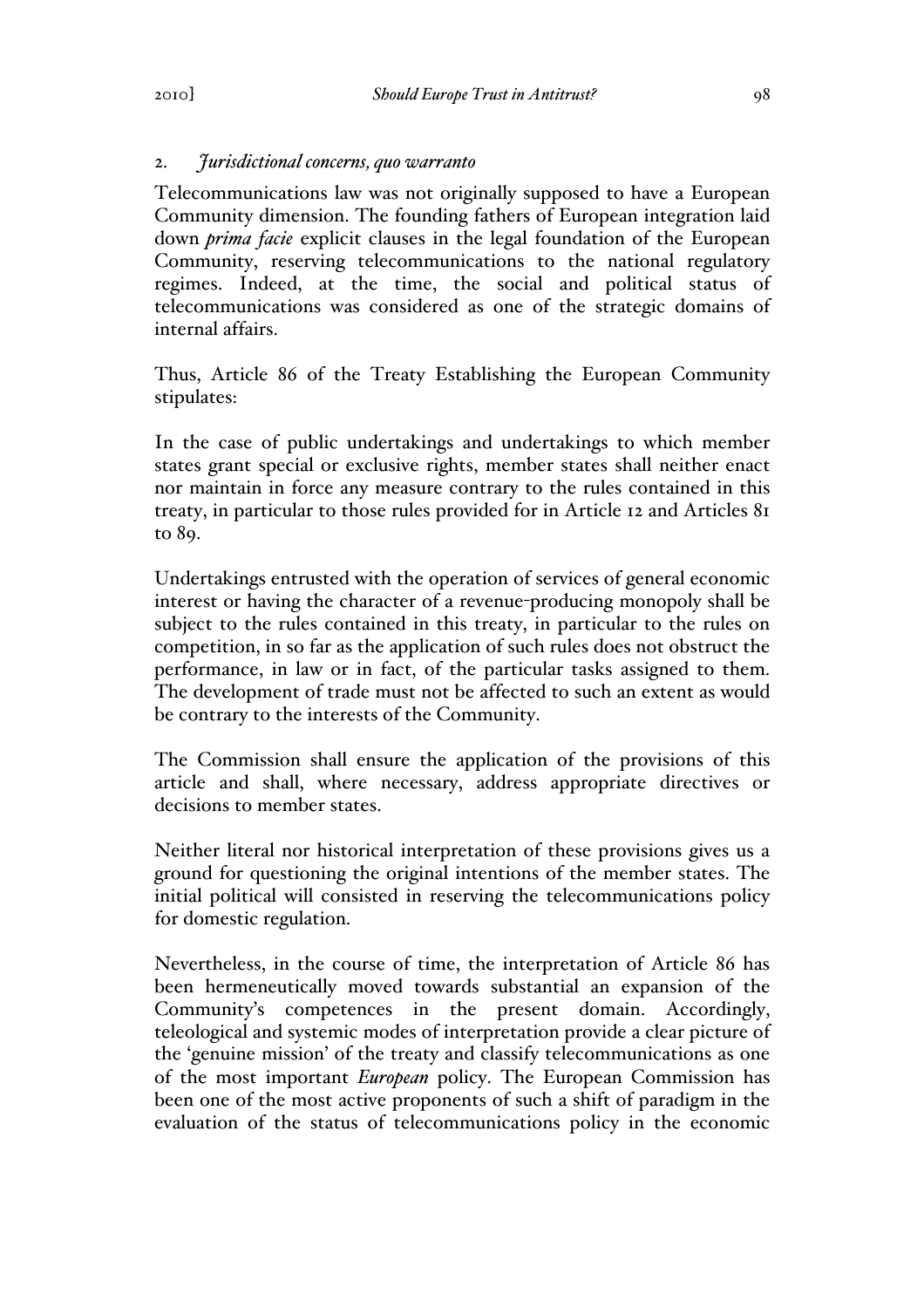constellation of the EC. This pro-European approach was ultimately legitimised by the judicial opinions of the Community's courts, *videlicet* in the relevant case law.

Technically, the self-contradictory provisions of Article 86 might be interpreted in different ways, both in favour and against of the parties to the present dispute. Under these circumstances, the decisive factor is to be found in the general purpose of European integration, which is based on striving to complete the single internal market; that is, on Articles 15, 26,  $47\,$  § 2, 49, 80, 93 and 95. This aim serves as a common denominator for the arguments of both parties. Not surprisingly, the reference to the overall value of market integration sorted all things out and ended up presenting the telecommunications policy as genuinely European.

## 3. *Libéralisation! Harmonisation! Concurrence!*

The European telecommunications policy was supposed to be governed by three major principles: *liberalisation*, *harmonisation* and *competition*. These three maxims directly correspond to the three core European meta-tasks; namely, completing the internal market, setting out Community-wide uniform social and economic regulatory system, and fine-tuning the optimal competitive institutional environment.

It is noteworthy that, although these three objectives all constitute important elements of European economic welfare, they also quite often contradict themselves. The main problem lies in their ontology and methodology. Traditional *ex post* competition rules and antitrust law are graduate and predictable. They provide for incumbents substantial amount of legal certainty. In contrast, the *ad hoc* nature of regulations, which constitute the main instruments of liberalisation and harmonisation, are rather based upon the rationale *exitus acta probat.*

There are philosophical doubts as well about the correctness of the term *liberalisation*, which in this particular context would actually mean "*liberalisation through regulation*" and not "*liberalisation from regulation*". From the perspective of negative freedom, such a formula constitutes a *contradictio in terminis*. This being said, proponents of a positive conception of freedom consider volitional interference and *creativity* as an indispensable component of any genuine form of freedom. In the context of the European telecommunications regulatory regime, *liberalisation*  consequently means an aim, whereas the methods of reaching this aim are far from liberal and include, for instance, limitation of profitability, common carriage obligations or compulsory access.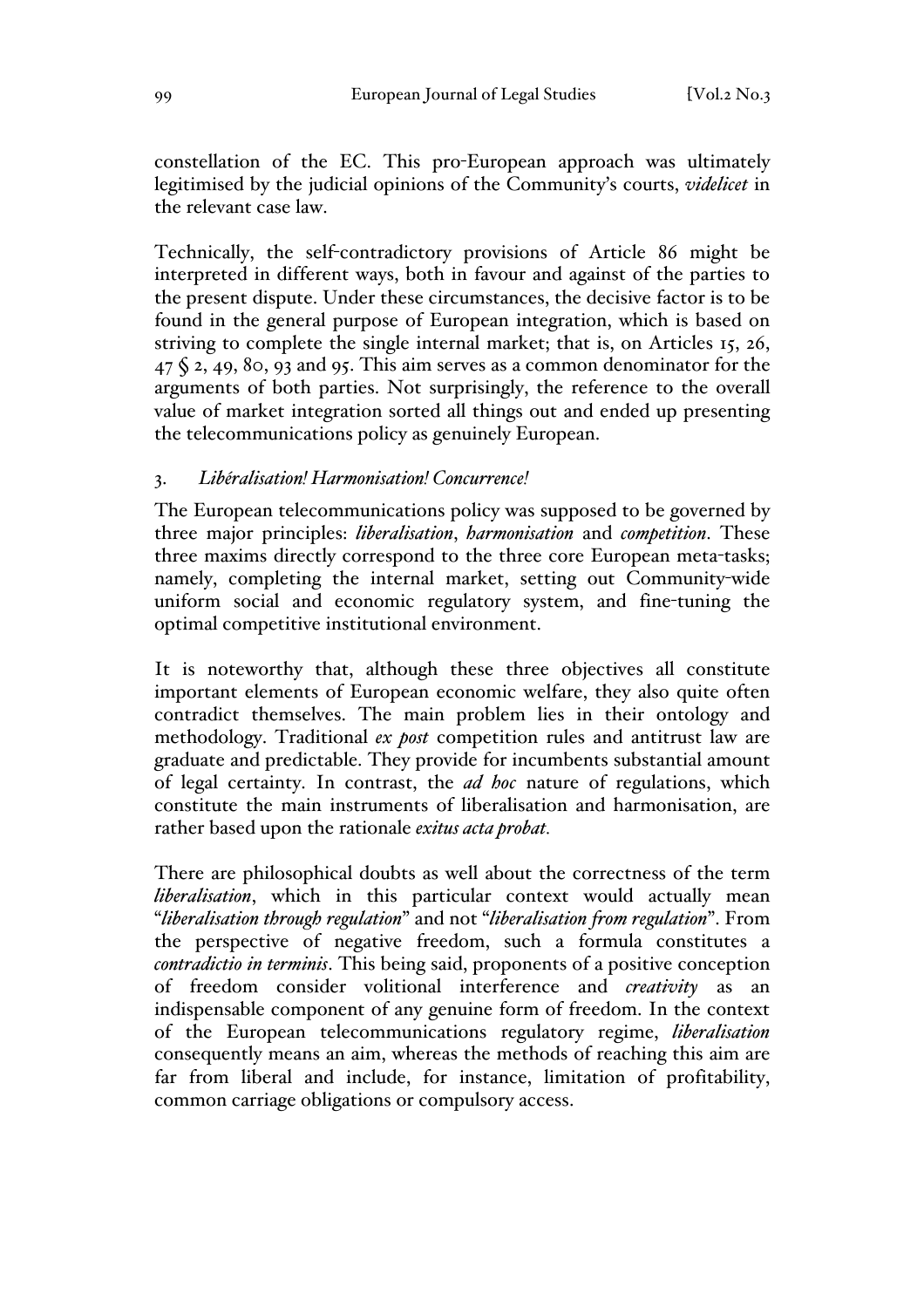The ontological legacy of European telecommunications based upon original state ownership provides an additional, although rather rhetorical, argument for regulatory interference by the Commission. In the course of the privatisation of most European telecommunications giants, the permanent implicit emphasis has been put on the fact that the entire network infrastructure has been built by the sweat of nation's brow; a consideration, which can be euphemistically interpreted along the lines that the industry will continue to be regulated at least for a while.

This is particularly important since, under the current European regulatory regime, even telecommunications companies without significant market power -as opposed to the rules defining the dominant position in *ex post* competition legislation- may be obliged to provide in certain cases for their competitors adequate access to infrastructure and services. The Commission recognises the exceptional character of such compulsory remedies, but proposes to preserve this practice in the new regulatory framework for telecommunications. Furthermore, in order to ensure the consistent application of this condition and to avoid the imposition of inconsistent obligations without a market analysis, it is proposed to harmonise this procedure on the Community level. Supposedly, this would prevent the risk of over-regulation and a fragmentation of the internal market through the imposition of inconsistent obligations. The procedure of cooperation between Commission and NRA is provided by Article 7 of the Directive on a common regulatory framework (2002/21/EC). It requires NRA to conduct a national and Community consultation on the relevant regulatory measures they intend to take. The Commission may issue comments and, under certain circumstances, block the proposed regulations.

## 4. *European policy of limited profitability*

On the road to privatisation of previously state-owned telecommunication companies in Europe, the most popular form of regulation was the limitation of the investment rate. This basically implied post-selling state's control over incumbent's tariff policy by means of requirements to restrict the scope of its returns and aggregate profitability. According to these conditions, commercial incentives for telecommunication companies and their subsidiaries should be limited by general revenue caps. This presupposes the possibility to gain solely a 'proportional' margin of profits, which should take into account the interests of direct, potential and (maybe) even hypothetical competitors.

Limitation of profitability ratios is a rather objectionable and controversial instrument of telecommunications policy. From a theoretical perspective,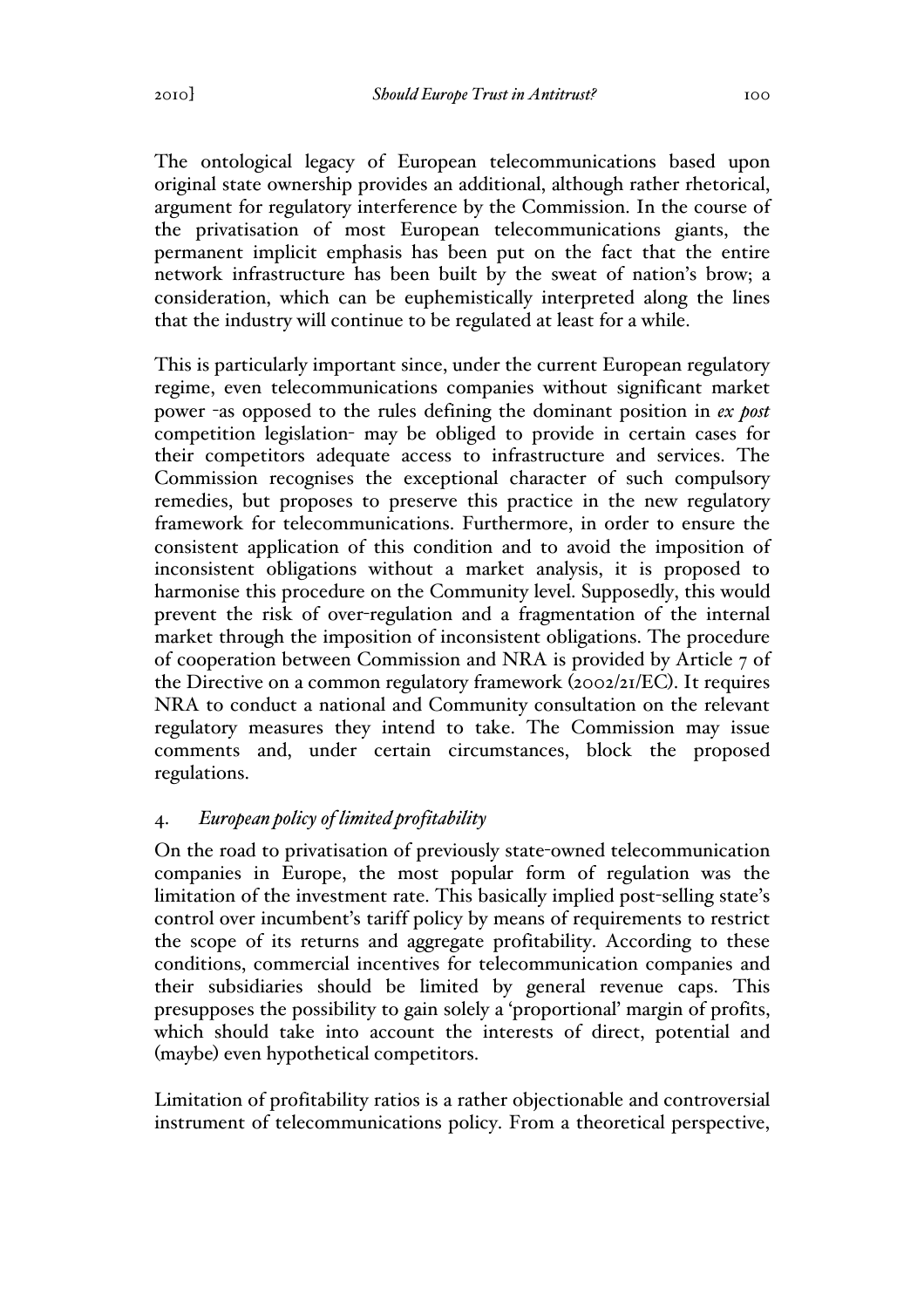it raises substantial doubts about the appropriate functioning of the free market, by not only restricting the genuine intention of service providers to render access to facility at the highest possible price but also confining the inherent business intentions of the incumbents to innovate and improve the quality of the telecommunications services.

Since the policy of limited profitability applies for the most part uniformly to the whole industry, often without appropriate differentiations between the various segments of telecommunications businesses, the sporadic benefits of such regulatory interventions are considerably degraded by economic damages, which are raised from unnecessary market limitations in other allied areas of the industry. Furthermore, these restrictions are quite often applied to markets where the incumbent neither abuses nor even holds the dominant position or where the competition functions well and there is no rational necessity whatsoever for regulatory intervention by public authorities.

Because of the complexity and the rapid changes that occur when offering different services inside the telecommunications industry, it would be unrealistic to predict the existence of a well-differentiated ranging system of regulation, which fully takes into account the specificity of the various markets and submarkets; thereby, providing mobile and efficient operational regime.

In addition, the limited profitability policy of telecommunication companies does not bring any substantial benefit to the consumers. These interventionist regulatory mechanisms may serve only for reaching shortterm and fairly marginal advantages, because in the long and middle-term perspective the lack of incumbent incentives to innovate together with their intentions to structurally optimise existing formats of business in order to adjust to regulatory pressure cannot lead either to establishing of workable competition model within internal market or to improving services. Under the present system, a large amount of incumbent efforts are re-directed to a sophisticated parcelling into different entities or affiliated enterprises in order to comply with legal requirements,<sup>1</sup> virtually sharing gained profits between different pockets of the same jacket.

Another important disadvantage of limited profitability rules in the

<sup>&</sup>lt;sup>1</sup> This remark does not intend to contest or otherwise cast doubts on the probable existence of some genuine competition between companies owned by the same person (*e.g.*, by accounting separation). On the contrary, there are sufficient evidences to believe that, in some industries, ownership does not play decisive role with regard to competition (*e.g.*, rivalry for audience among TV-channels, which legally belong to one media holding).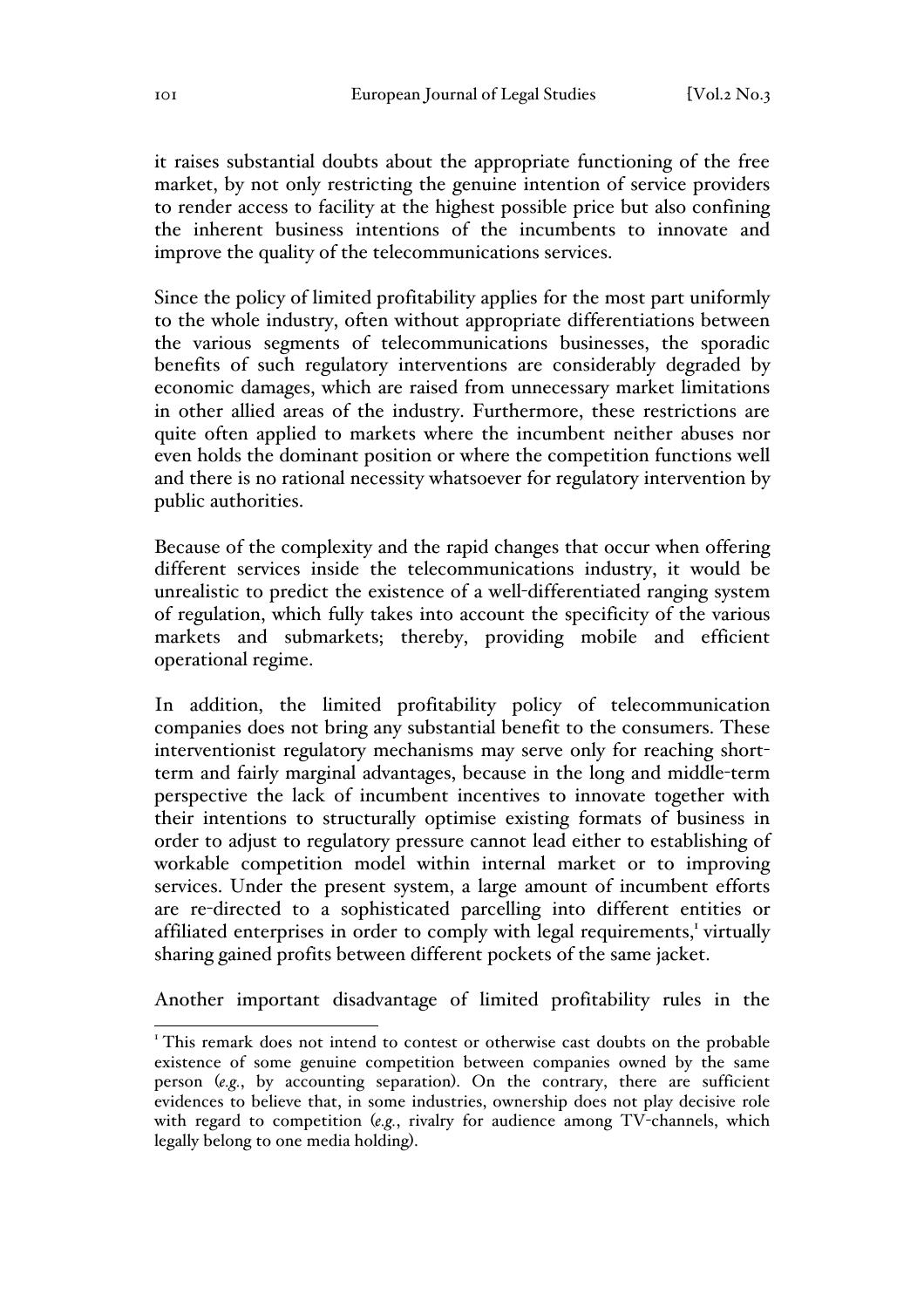telecommunications sector is that they deform the fundamental notion of regulatory policy, impelling beliefs upon dependent companies about the constant character of such well-disposed regulatory climate on the relevant market. The legacy of regulatory over-protection decreases abilities of dependent companies to compete under the conditions of workable competition. In return, it incites them to lobby the legislation and support the general political atmosphere in favour of the conservation of the current state of affair in the industry. One can easily find persuasive arguments for regulatory protection, especially if the success or even mere existence of the dependent companies is at stake. In this situation, there is direct evidence that, by definition, the provisional character of each *ex ante*  regulatory interference slowly but surely transforms into a permanent state of play for the whole telecommunications industry.

For all intents and purposes, regulation plays the part of first violin in many domains of public community affairs, including those related to the economy. It is indispensable *inter alia* in the relations of establishment and registration, fiscal and financial control, as well as in a range of other inspecting and administrative matters. Furthermore, it is inevitable in securing performance of common carriage through the provision of universal services. However, the primary task of regulatory policy in the area of market fine-tuning is to establish, improve or modify competition in the relevant market(s) and, in no circumstances, to substitute it by nearly command-and-control practices, such as the policy of limited profitability.

The references of the proponents of the limited profitability policy are based to a large extent on the fact that newly established competitive markets of telecommunication services are dependant upon regulatory interference, as they would otherwise be unbearably pressured by the incumbents and forced to abandon the market. This presumption is increasingly gaining the status of an axiom in the industry. Another reasonable argument is based upon the widespread -although rather deductive- experience of abusive monopolistic behaviour of the incumbent in the presumably unregulated environment. In an ideally modulated world, competition in the network industries is a rather temporal issue, considering that monopolisation of the market is almost indispensable in the end. As the common adage goes, the winner gets all. Under these circumstances, the successful incumbent would be motivated to operate according to the paradigmatic winner-gets-all formula. This is precisely the reason why both *ex post* (competition laws) and *ex ante* (sector specific regulations) regulatory policies are called upon.

As a general rule, the most important instrument for public regulation of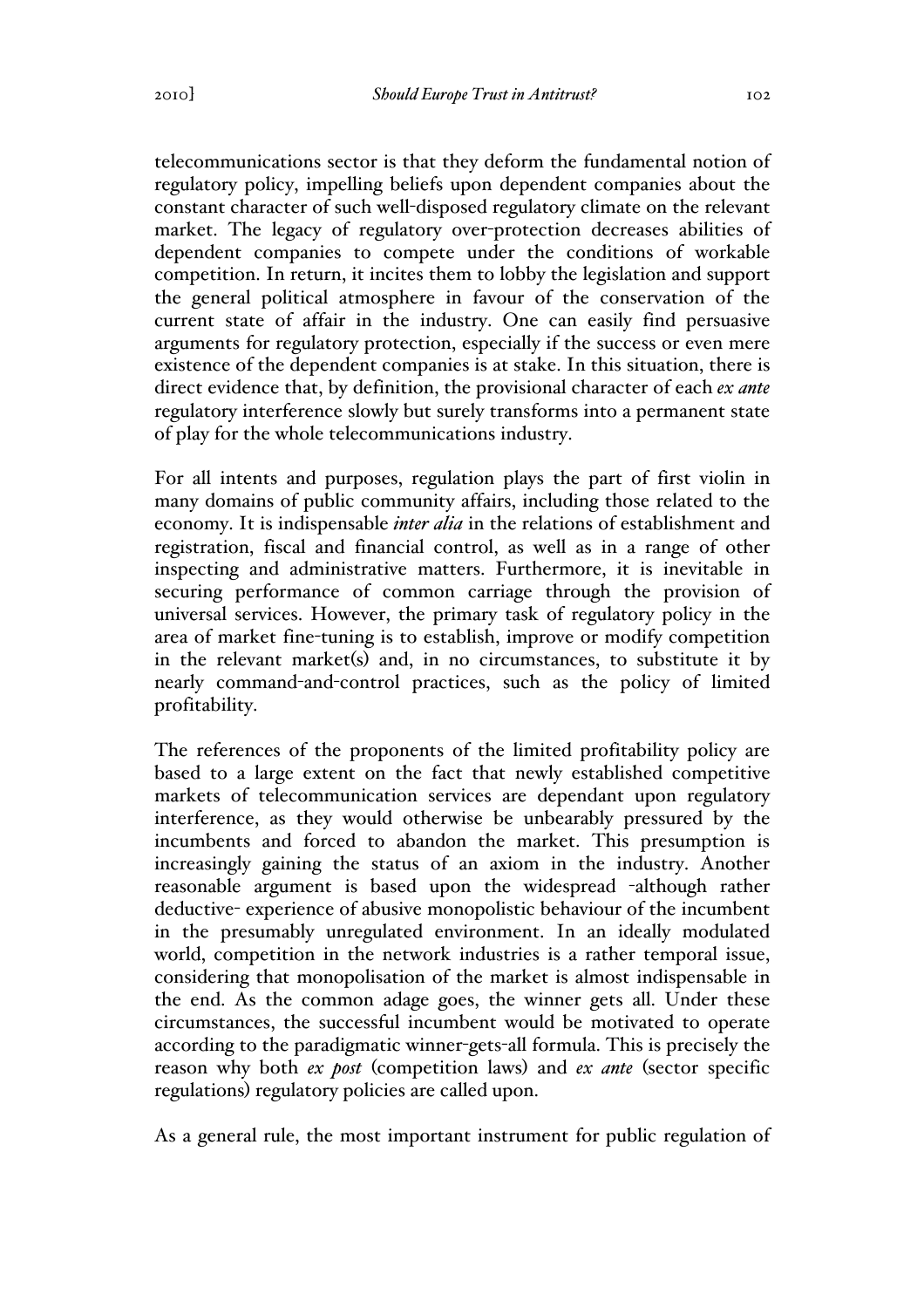the market economy appears to be competition law. Because of its existential universality and legal conformity, this tool is precisely considered as a commonly acceptable *raison d'être* of moderate and predictable market regulation. Competition law has its well-elaborated jurisprudence; it is based upon judicial principles and case-law. In legal reasoning, there is much more about law here, then about competition. Hence, competition law is an instrument, which provides a substantial amount of legal certainty and refers to principles of law or at least does accept them as a value.

The *ex ante* regulatory instruments of market regulation are not characterised by predictability and legal continuity. They are fully tied to the political context and they are adopted by executive authorities as rules rather than as principles. *Ex ante* instruments are much more flexible and easy to change. Their mission as regulators of competition lies in establishing short-term contextual tasks in accordance with everyday political necessity. The legal nature of *ex ante* regulation is *consequentialist* concerning the results achieved in the market. Its algorithm consists in the claim that sector specific regulations are temporal tools for matching market failures, which cannot be fixed by *ex post* regulation. In course of time of their legal validity, they may directly contradict competition law as *ex post* regulation. Yet, they would still apply in spite of this formal discrepancy with competition law and even the plausible higher place occupied by the latter in the formal legal hierarchy.

#### 5. *Local loop unbundling*

The European policy in the area of network neutrality has to be seen in close connection to the approach of the Commission towards the issue of local loop unbundling. The regulatory regime of the latter may be transposed in the future to the former, since both are directly related to the regulation of the appropriate managing of networks and both eventually provide very high obligations for the incumbents.

Local loops constitute physical wired intermediary between telephone exchange central offices and end-users telecommunications lines. The essence of local loop unbundling policy is based on granting to incumbent competitors the fair and non-discriminatory use of the facility of monopolist. The technical characteristics of local loops do not permit their duplication under economically reasonable terms. Naturally, the opinions of the main industry players are divided, depending on the factual power in the markets of networks interconnections. As a result, companies that possess local loops -virtually, always monopolistically- are insisting upon their genuine property rights to operate their own facilities, whereas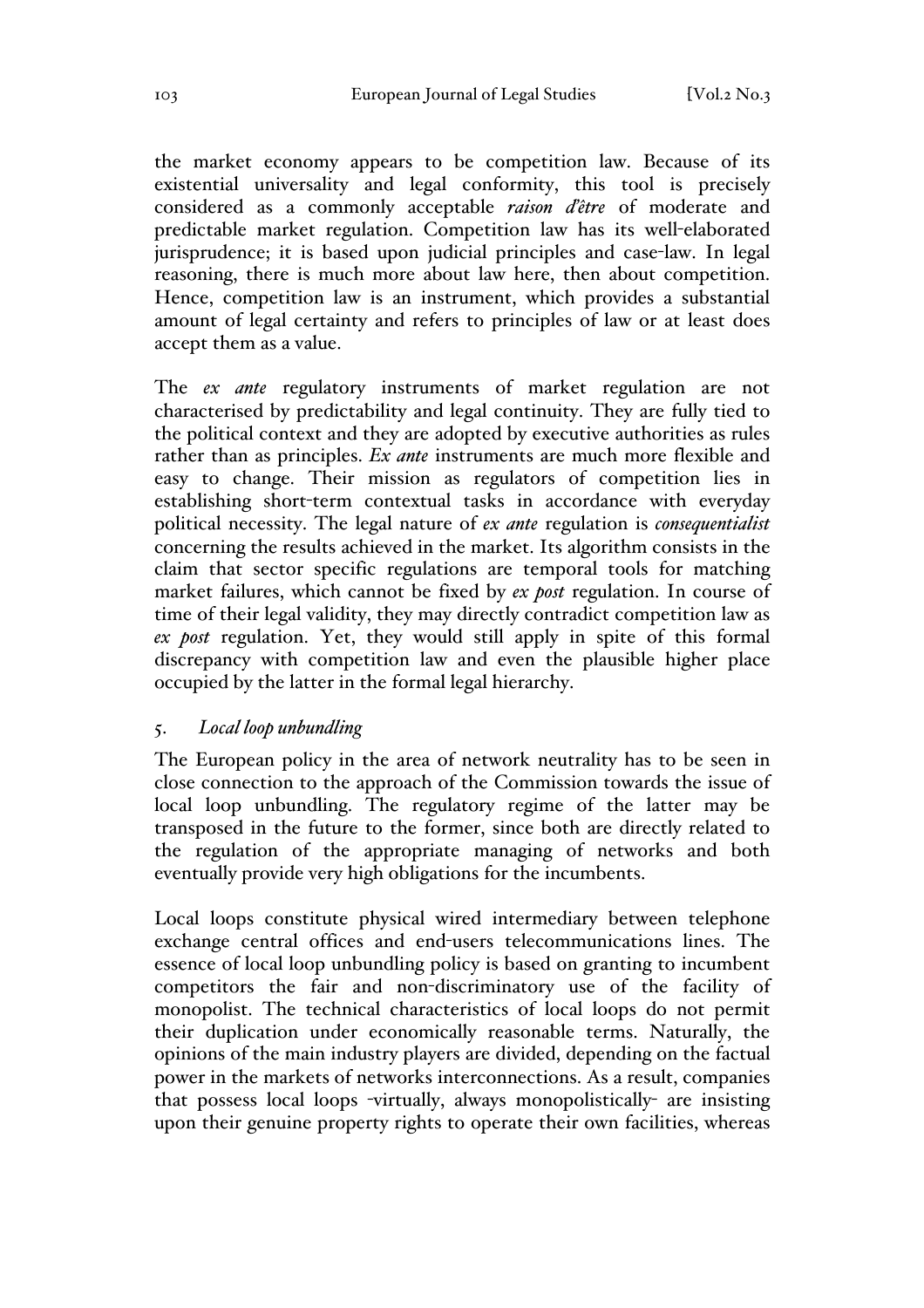new entrants and companies who do not have well-developed network infrastructure refer to their right to compete and ask for the permission to use local loops under the same conditions as incumbent affiliated companies do.

Another more radical variant of local loop unbundling consists in *bit stream access*, which essentially is an entrance to the market of electronic communications made by a company which possesses no infrastructure equipment at all. Neither the current nor the reformed European telecommunications regulatory framework does explicitly maintain compulsory provision of bit stream access. However, according to the Directive on access and interconnection (2002/19/EC), incumbents are obliged to provide different forms of access under transparent and nondiscriminatory terms and conditions. Hence, a proactive interpretation of this provision may lead to compulsory access to the network by competitors, if such access has been made for at least one of them. According to Article 1 § 3 of Regulation (EC) No 2887/2000 on unbundled access to the local loop, "this regulation shall apply without prejudice to the obligations for notified operators<sup>2</sup> to comply with the principle of nondiscrimination, when using the fixed public telephone network in order to provide high speed access and transmission services to third parties in the same manner as they provide for their own services or to their associated companies, in accordance with Community provisions".

The practice of the Commission demonstrates its willingness to foster innovations in the bit stream markets, in particular outside of densely populated metropolitan areas. National regulatory authorities are required to notify their market analysis with regard to several pre-defined markets to the Commission and one of these markets is the market of bit stream access.3

One of the most appropriate solutions for this dilemma may be provided by the market itself; in particular, rapidly growing wireless technologies. In the predictable future, wireless connection may become an appropriate platform for high-speed transmission of data. This is already the case in the most technologically developed local communities around the globe. The economic potential of wireless communications is enormous. According to the Commission, the total value of services that depend already today on use of the radio spectrum in the EU exceeds  $\epsilon$ 200 billion.

<sup>&</sup>lt;sup>2</sup> Notified operators are those operators that hold significant market power.

<sup>&</sup>lt;sup>3</sup> In 2006, the Commission approved the decision of the German regulator *Bundesnetzagentur* to open up broadband markets, including very high-speed internet access (VDSL) with regards to Deutsche Telekom.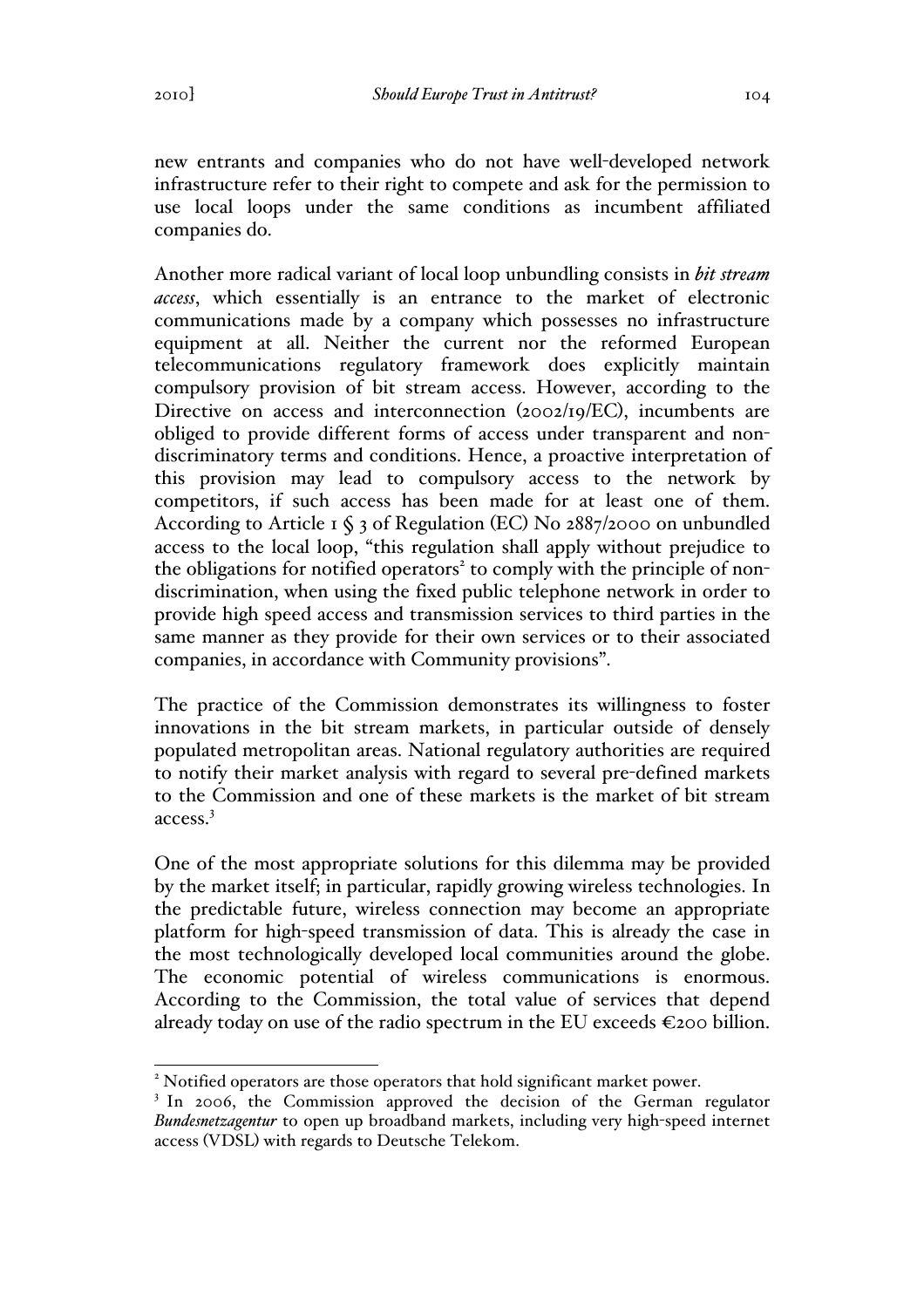Wireless has been a strong driver of economic growth of Europe.4

Wireless technologies constitute an effective substitute to more traditional electronic communications. Their intensive usage would help solving existing bottleneck problems in the area of local loop interoperability. There are reasonable market premises to believe that, instead of strict compulsion to open the access for the local loops, the regulator could re-direct its efforts to promoting wireless technologies, fostering new entrants to adopt new business strategies, which would not only establish competition in the markets, but also promote innovations for the benefits of consumers. This approach would be particularly appropriate in the light of the Commission efforts to liberalise the spectrum policy and to bring its regulation at the Community level.

Since the Commission proposal for review of the European electronic communications framework is focused on empowering market players and giving them the necessary legal certainty to exercise their role of innovators, it would be both effective and consistent to provide them with the regulatory prerequisites for such incentives; namely, to restrict the commonly used practice of local loop unbundling and impel new entrants to look for their way to success *via* new wireless technologies rather then by free riding on existing facilities.

## II. EUROPEAN LAW OF ELECTRONIC COMMUNICATIONS

## 1. *Present-day regulatory regime*

The legislative failure to include network neutrality provisions into the Communications Opportunity, Promotion and Enhancement Act of 2006 gives a glimpse of the preliminary state of affairs in the United States. This is not the case for Europe. Indeed, the network neutrality issue is neither settled nor properly articulated in the European context. The debates over telecommunications in the EU take place under another methodological apparatus, with different priorities and somewhat shifted accents. Then again, it resembles the US situation in the clear-cut definition of the European opponents and adherents to network neutrality. The former contains most of ISPs, regardless of their legal property relation to the networks. The latter are united around the most powerful and ambitious content suppliers.

 <sup>4</sup> See: V. REDING, *The Review 2006 of EU Telecom Rules: Strengthening Competition and Completing the Internal Market*, Annual Meeting of BITKOM, Brussels, Bibliothèque Solvay, 27 June 2006; which expresses the views of a member of the European Commission responsible for the information society and the media.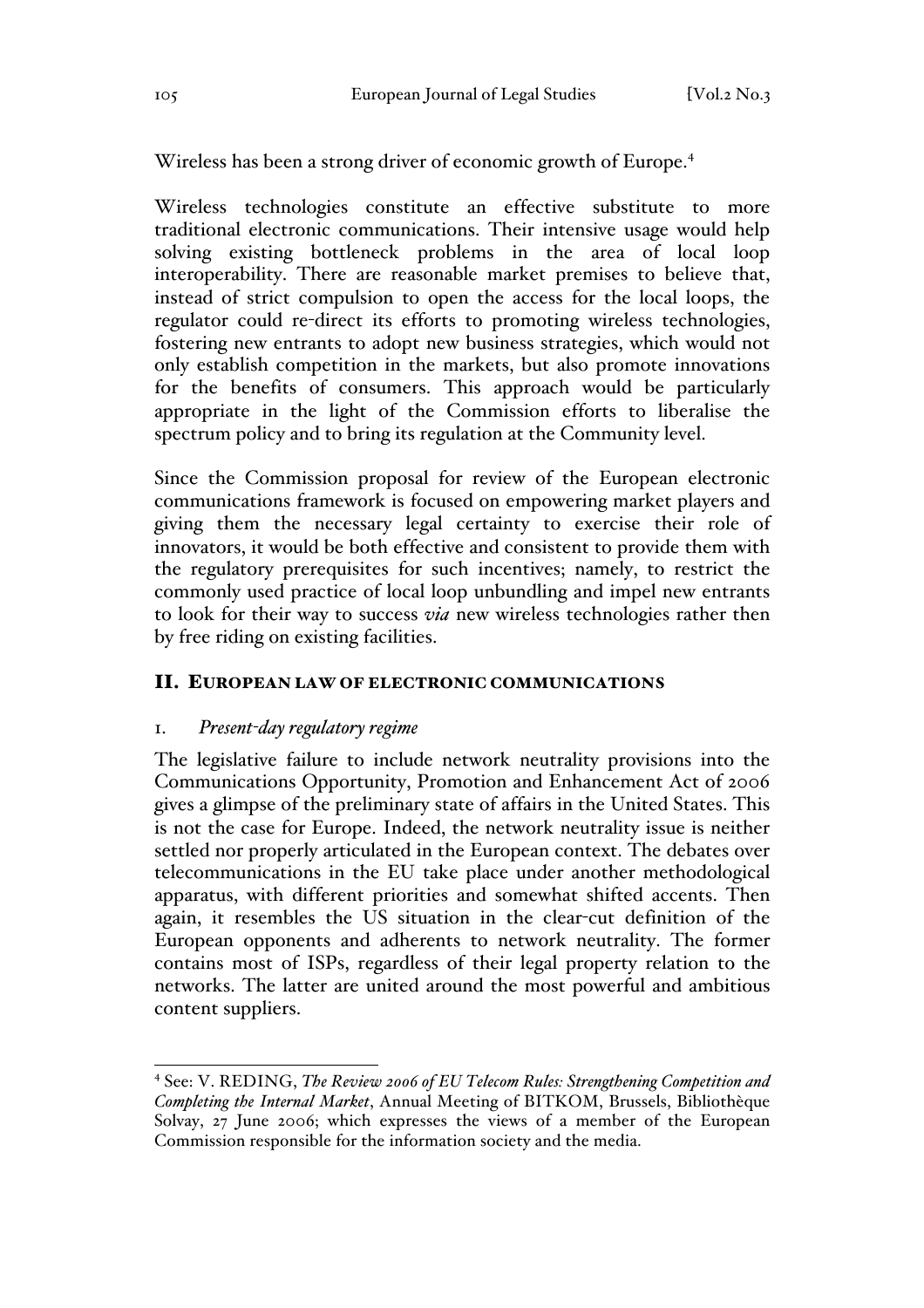Despite the strong commitment of the main European regulatory player that is, the Commission- to proactive telecommunications policy, the opponents of network neutrality are in a more advantageous position, since they have to merely need to advocate preserving the *status quo*; namely, the application to presumably discriminatory conduct of ISPs of *ex post* antitrust rules. Conversely, the proponents of network neutrality are called upon to persuade the European legislator of the necessity to adopt explicit *ex ante* regulatory measures. However, taking into consideration the power of public opinion upon the European decision-making process, the perspectives of network neutrality legislation appear to be quite likely. Under these circumstances, consumer welfare constitutes an *ultima ratio* for future network neutrality debates in Europe.

Innovations and investments have another 'golden share' in this discussion. One of the best ways to attract new investors into the telecommunications market is to demonstrate its profitability, regulatory benevolence and potential for future evolvement. Over the last years in the case of the EU, and decades in the case of the US, the reference to efficiency often became the decisive factor during administrative scrutiny and judicial hearing. The post-Chicago approach to the analysis of monopolist economic behaviour and its consequences for the market is currently applied upon an almost consensual agreement of all stakeholders. Which regulatory model -liberal or proactive- will create favourable preconditions for long term investments into the new technologies? The convincing answer to this question predetermines the attitude of regulatory authorities to network neutrality.

Antitrust law is the most appropriate *ex post* regulatory watchdog for European telecommunications -particularly in the area of content / application gradation- because competition in the markets of internet services provisions is already secured and created by other EU regulatory tools; namely, the European regulatory framework for electronic communications and European audiovisual policy. These instruments provide a sufficient basis for opening markets and the additional network neutrality clauses will bring *de facto* regulatory duplication. If the aim of *ex ante* regulations is to establish a competitive environment in the markets and not to protect competitors, the network neutrality rule is unnecessary. Indeed, it does not guarantee horizontal competition between the ISPs, but only impose on them non-discrimination duties in relation to their vertical relations with content providers. The only *ex ante* regulatory tool which is really essential for establishing some competition between ISPs is the current European policy of local loop unbundling and bit stream access. However, these measures significantly infringe upon essential property rights of the network incumbents. Then again, since they are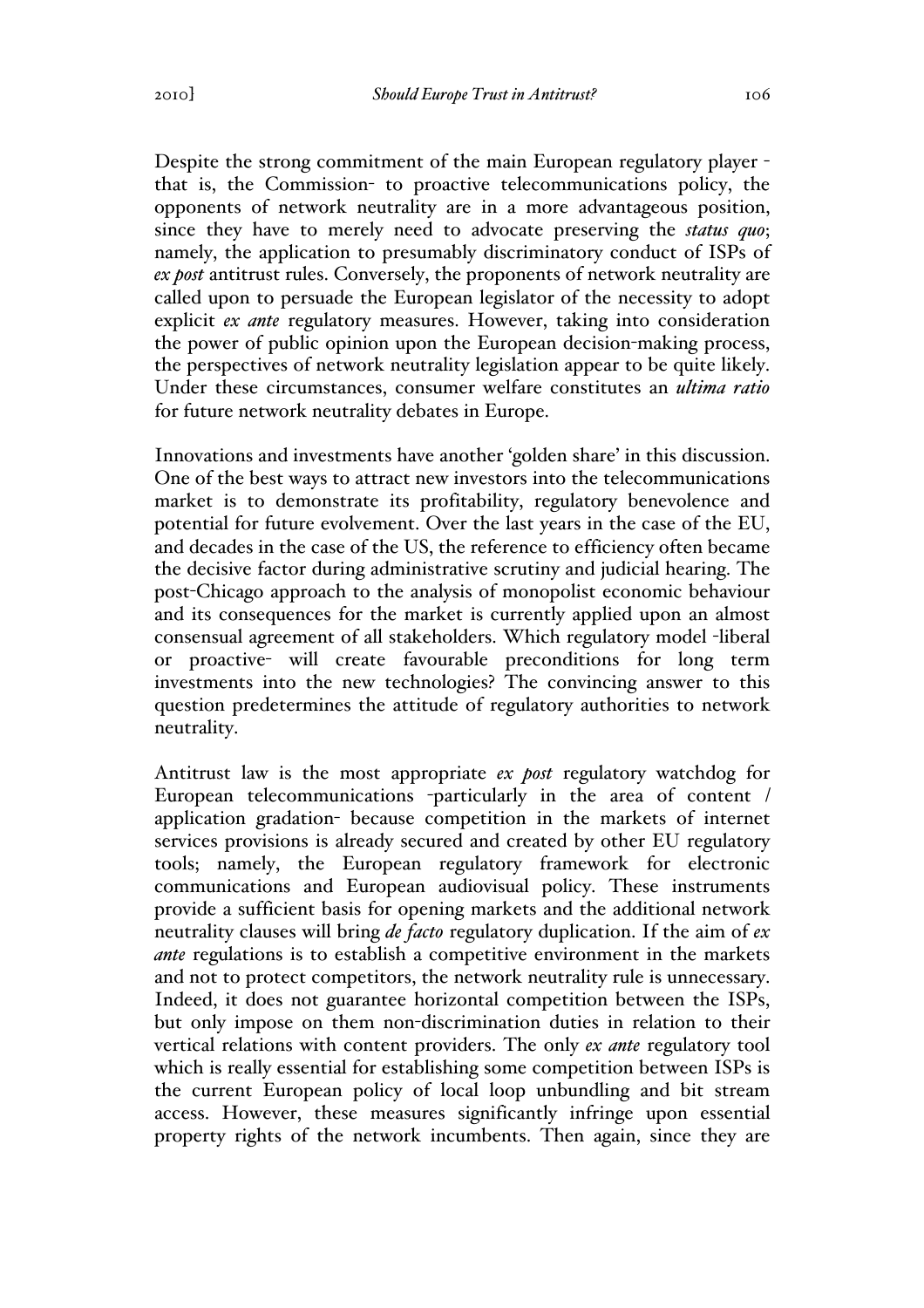already established, one might as well take into account their positive aspects for the European economy. The legal and economic evaluation of these premises constitutes an important aspect of the present contribution.

At the present stage of evolution of the telecommunications market, the networks represent the biggest 'bottleneck' for content distribution. Therefore, the attraction of investments into their deployment has to be seen as a major regulatory priority. Following the liberal postulate according to which softer regulation is a stronger regulation, the possibility to gain vast revenues from a 'gatekeeper' position is a substantial stimulus for new investors. The widespread argument of inefficiency of the networks duplication still plays an important, but no longer decisive, role in the modern telecommunications economy, especially taking into account the vigorous potential of the next generation wireless networks. This contribution demonstrates how exactly market failures can be effectively solved by antitrust procedures in the relevant areas.

As a result of fast technological evolution and a growing juxtaposition in a number of communication areas, a draft of the new telecommunications framework has been launched at the beginning of 2000. Because of a rapid convergence among the three previously almost not at all interconnected sectors that are telecommunications, information technology and the media, the decision has been made to cover all of them through a single regulatory regime. This new framework included the regulation of both telecommunications and broadcasting aspects of communications, which previously had been regulated separately. However, the new regulatory regime of communications did not include either content services providing editorial control or information society services, which do not mainly consist in the transmission of signals on electronic communications networks. Apart from the explicit exclusion of audiovisual services, the new electronic communications proposal provided no coverage for the regulation of telecommunications equipment.

The new regulatory framework came into force on 25 July 2003. Initially, this new package consisted of five directives: the Directive on a common regulatory framework (2002/21/EC), which lays out the main aims and procedures for an EU regulatory policy in the area of the provision of telecommunications services and networks; the Directive on access and interconnection (2002/19/EC), which regulates the access to and interconnection of networks on operators with significant market power; the Directive on the authorisation of Electronic Communications Networks and Services (2002/20/EC), a mechanism to establish a new system of general authorisation, under the provisions of which directive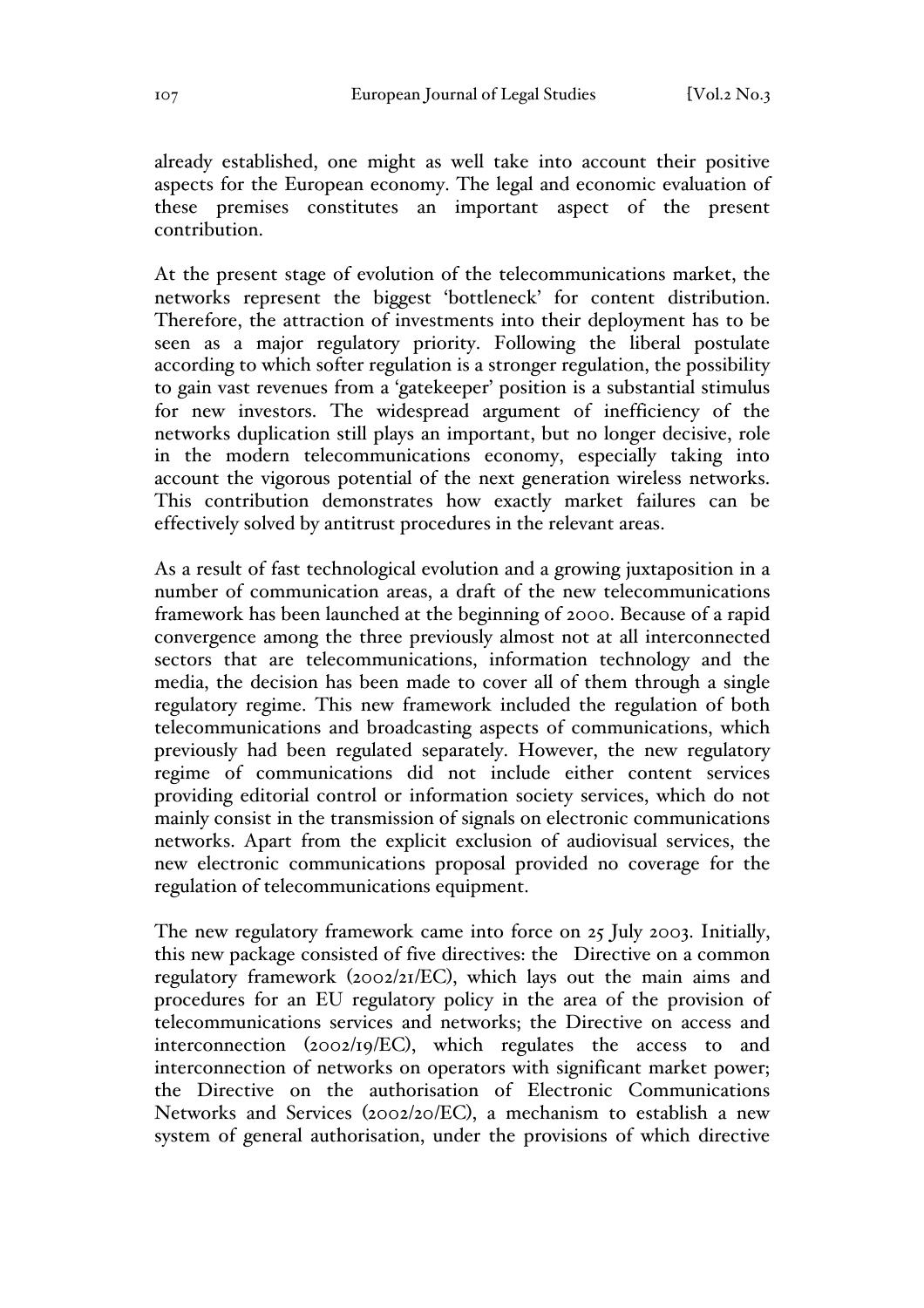national regulatory authorities can no longer issue licenses but only establish a general authorisation for all telecommunications services; the Directive on universal service and user rights related to electronic communications networks and services (2002/22/EC), which provides a minimum level of telecommunications services to European consumers; and, finally, the Directive on privacy and electronic communications (2002/58/EC), stipulating the rules for protection of personal data and privacy.

One of the main reasons to propose the framework was to harmonise the communications legislation. In addition to this packages, the Directive on competition in the markets for electronic communications services (2002/77/EC), the Decision on a regulatory framework for radio spectrum policy (678/2002/EC), the Decision on the minimum set of leased lines with harmonised characteristics and associated standards (2004/641/EC), the Decision establishing the European Regulators Group for Electronic Communications Networks and Services (2002/627/EC) and the Recommendation on relevant markets (C (2003) 497) have added latter on. This paper does not review all the provisions of the relevant Regulatory Framework directives; instead, it focuses on specific aspects of the directives, which are related to network neutrality.

At the current stage of the EC telecommunications development, one needs to acknowledge the general political will to move towards greater application of antitrust *ex post* European principles. This gesture is still far from the consensual recognition of the competition law rationale's dominant position in the area of telecommunications. On the other hand, it might be interpreted as a manifestation of the completion of the first proactive regulatory stage in the infrastructural liberalisation.

## 2. *Compulsory infrastructure access*

In accordance with the current European regulatory model, compulsory access to the network infrastructure can be justified as a means to increase competition. The Directive on access and interconnection (2002/19/EC) obliges network operators with significant market power to meet reasonable requests for access to and use of networks elements and associated facilities, stipulating that such requests should only be refused on the basis of objective criteria such as technical feasibility or the need to maintain network integrity. In cases where access is refused, the aggrieved party may submit the case to the dispute resolutions procedure referred to in Articles 20 and 21 of the Framework Directive (2002/21/EC). However, national regulatory authorities are required to find a proper balance between the short-term interests of the new entrants and their incentives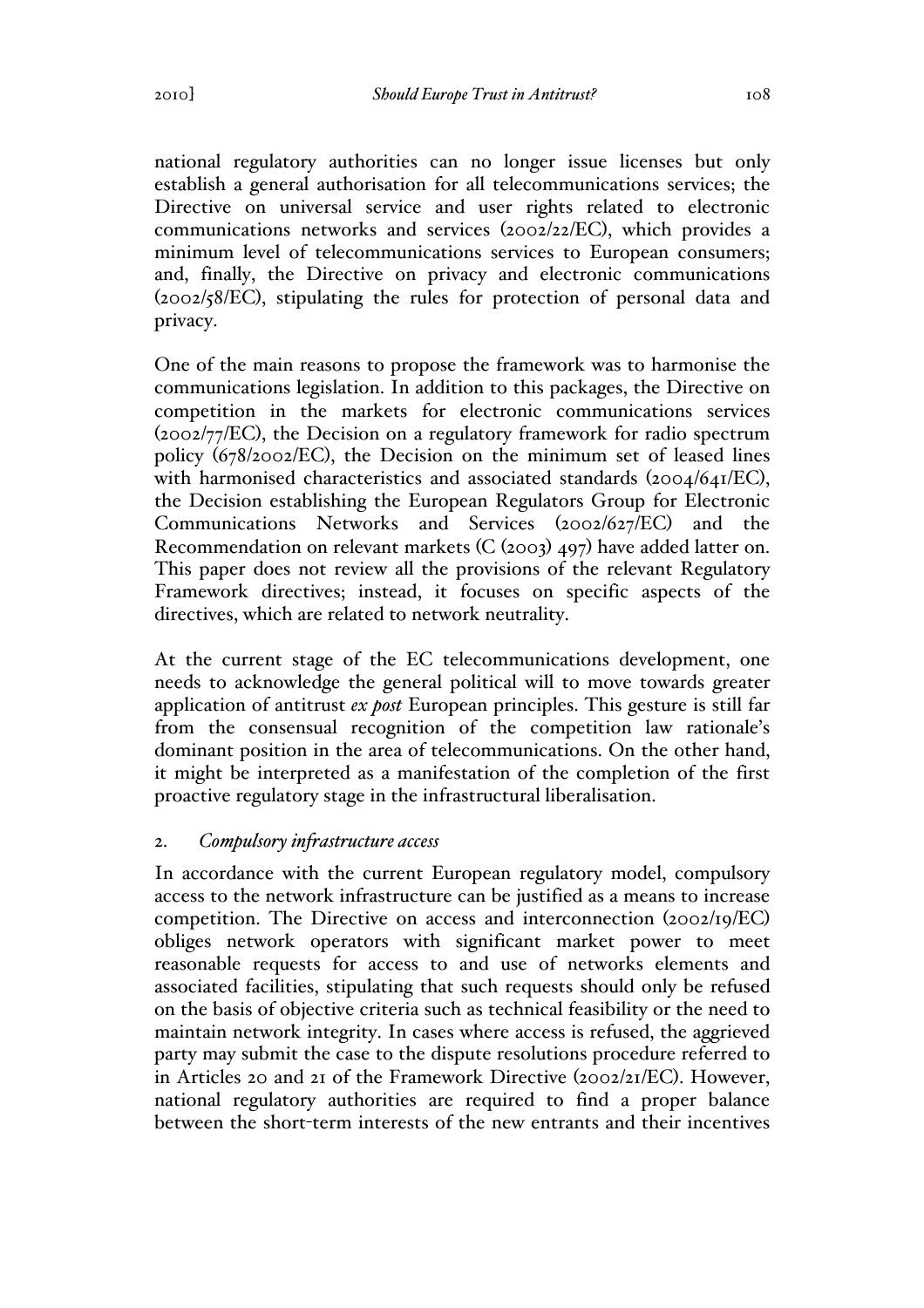to invest in alternative facilities that will secure more competition in the long-term.

Price control constitutes one of the most important regulatory instruments of compulsory access. In the markets where the competition is not well-developed, the incumbents are prohibited from imposing excessive prices and using price squeeze tools for eliminating competition. The Directive on access and interconnection gives to the national regulatory authorities the necessary rights for appropriate price control, such as cost accounting systems and undertaking an annual audit to ensure compliance with that procedure.

It is noteworthy that the national regulatory authorities are not limited in their imposition of compulsory access provisions (exclusively) to situations where a company dominates the market.<sup>5</sup> Such obligations go far beyond the *ex post* competition principles and along with liberalisation bring disincentives for incumbents to innovate and expand their networks.

The new phase of telecommunications policy illustrates the Commission's willingness to reassess the existing electronic communications regulatory framework. The main impetus for a reform came from the fast-changing nature of the telecommunications structure, from the deep convergence of various interrelated services -namely, the operation and deployment of the network infrastructure, access services, entertainment and content provision- and from the multilevel interdependence between them.

During public consultations, many incumbent operators and some national authorities considered that the regulatory framework should foster more investment and they called for a major reform. Nevertheless, some have pleaded for either withdrawal of sector-specific regulation or regulatory holidays for major investments that made significant financial injections into structural renovation of their networks.

The Proposal covers the area of common carriage services provision. In the Commission's opinion, because of the fact that the fast technological progress significantly changed the conditions under which common carriage service rules operate, and keeping in mind a deep infrastructure deployment and establishment of alternative networks, these services need

 $5$  Article 3  $\zeta$  2 of the Directive on access and interconnection stipulates that "where, as a result of [...] market analysis, a national regulatory authority finds that one or more operators do not have significant market power on the relevant market, it may amend or withdraw the conditions with respect to those operators, in accordance with the procedures referred to in Articles 6 and 7 of Directive 2002/21/EC (Framework Directive)".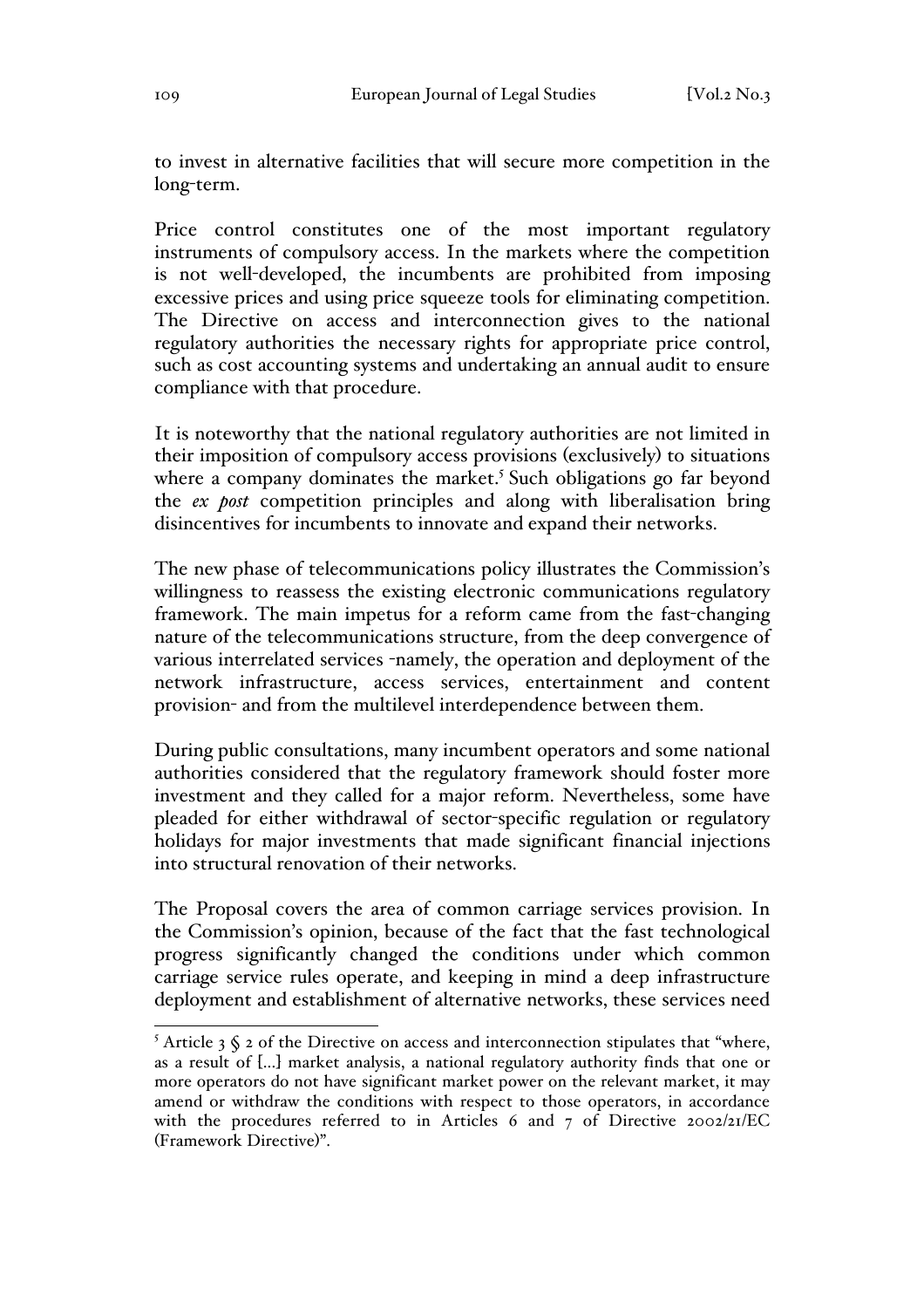substantially less regulation from the member states. Conversely, in order to apply common European standards to such services, it is proposed that the common carriage services obligations of the incumbents must be as proportionate and transparent as possible. The document proposes to introduce a deadline for reviewing national common carriage rules and give a spur to liberalise the national markets and introduce competition within newly opened segments of the telecommunications market.

One of the most important and controversial proposals of the Commission is related to the provision of a universal service. The current EC regulations on universal services are based on the 'classic' model under which telecommunications companies may often provide both access to the network and voice communication services. In the Commission's opinion, such a vertical integration model where the incumbent provides services of access to network and voice communications may harm -or, to put it in more appropriate terms, "not foster"- the competition within the internal market. As a result, it offers to introduce separate obligations on providers of access infrastructure and on providers of services. One of the main reasons for this legal transformation lies in the fact that the Commission foresees a rapidly growing interconnection of the different services and, consequently, some potential harm for the internal market as competition *for the market* would prevail over competition *in the market.* 

According to Article 3 of the Directive on competition in the markets for electronic communications services (2002/77/EC), "member states shall ensure that vertically integrated public undertakings which provide electronic communications networks and which are in a dominant position do not discriminate in favour of their own activities". The Directive on access and interconnection (2002/19/EC) stipulates that telecommunications companies with significant market power are obliged to operate in accordance with the principle of non-discrimination and ensure that undertakings with market power do not distort competition, especially where there are vertically integrated undertakings that supply services to undertakings with whom they compete on downstream markets.

Hypothetically, the attempt of the Commission to regulate the telecommunications industry in such interventionist fashion might be justified by the goal to reach some efficiency gains for the European market. However, this policy may also lead to a decrement of the general level of legal certainty in the business environment and negatively reflect upon the intensions to invest into the future development of the infrastructure. As of today, it is still hard to predict the kind and methods of regulatory measures, which may be applied in order to impel the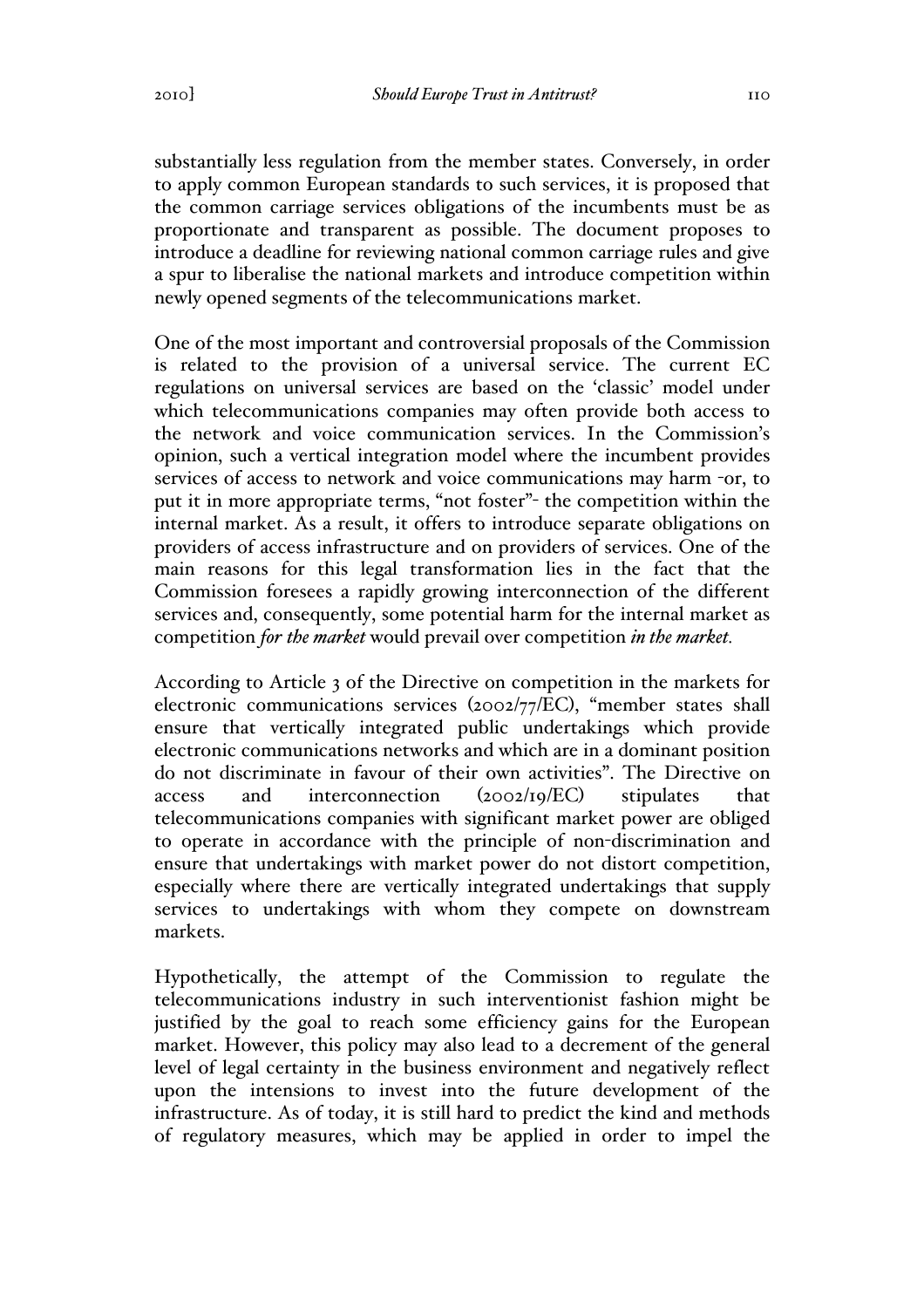incumbents to give up certain part of their business. This appears even less likely if one keeps in mind that the control over the network allows them to carry on a wide range of legitimate economic leverages.

The spirit of this proposal is not consistent with the broad economic studies in the area of *ex post* competition law, because the political, industrial and academic discourses in the antitrust domain reached almost unanimous consent upon economic efficiency of the vertically integrated business. The possible remedy for vertically integrated companies in competition law may be applied solely in the course of a merger's approval. Vertically integrated companies may undergo an additional responsibility for abuse of their dominant position, but such a responsibility may not concern compulsory separation of the incumbent, since it is the consequence of *behaviour* but not the mere *status* of the company *per se*.

## 3. *Network neutrality in the new regulatory framework*

Another domain which the reformed regulatory framework proposes to cover is that of network neutrality. The term has been created in the US public debates by proponents of the current model of relations between telecommunications companies and providers of internet content. The rationale behind network neutrality is based upon a prohibition of 'double charge' for providing internet content to the end-users. The idea of launching the network neutrality movement is based upon the eventual threat for internet companies that aroused from the intentions of internet providers to establish prioritised services for users or companies who are willing to pay more for a substantial speed increment of data transmission.

The Commission's regulatory proposal maintains a quite ambivalent position in this regard and states that, "in Europe, the regulatory framework allows operators to offer different services to different customer groups, but does not allow those who are in a dominant position to *discriminate* between customers in similar circumstances". The effective consequences of the distinction enshrined in this formula will, in all likelihood, be established exclusively on a case-by-case basis. The Proposal contains an important clause which empowers NRA to establish minimum quality levels for transmission of data *via* networks, particularly to avoid a situation of degradation of the quality of the service to an unacceptably low level. The Commission considers that any dispute raised among parties concerning the different interpretation of network neutrality principles should be resolved in accordance with the rules of *good faith* and refers to Article  $5 \text{ }\$$  1 of the Access Directive; according to which, "in an open and competitive market, there should be no restrictions that prevent undertakings from negotiating access and interconnection arrangements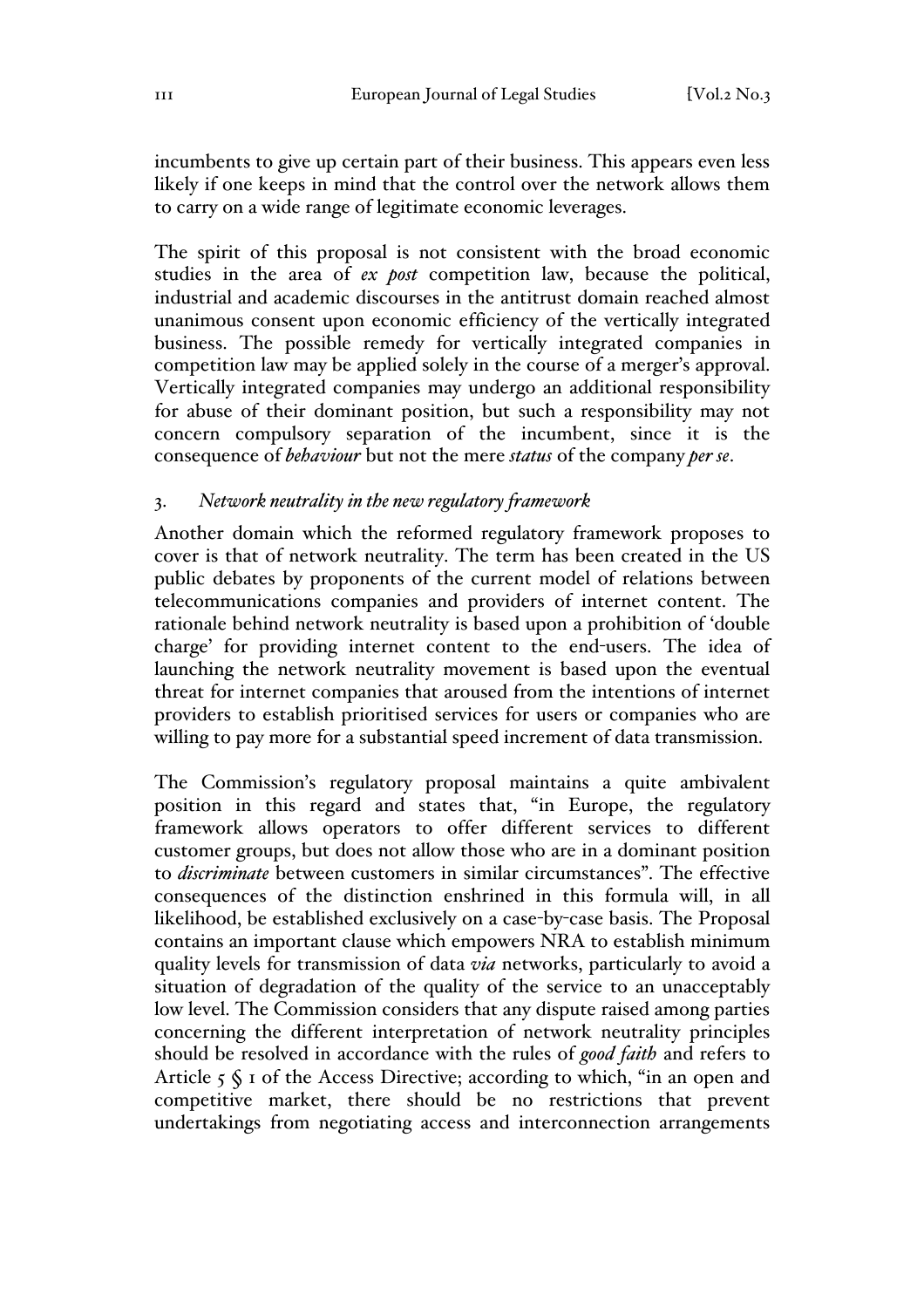The possibility of application of the provisions of non-discrimination in the context of network neutrality will depend on an infinitude of eventual interpretations of Article 10  $\zeta$  2 of the Directive on access and interconnection (2002/19/EC); which stipulates that "obligations of nondiscrimination shall ensure, in particular, that the operator applies equivalent conditions in equivalent circumstances to other undertakings providing equivalent services, and provides services and information to others under the same conditions and of the same quality as it provides for its own services, or those of its subsidiaries or partners".

The proponents of network neutrality interpret these provisions as a prohibition to prioritise the transmission of different services and applications, emphasising that in case of vertical integration of the infrastructure and content providers the conditions for premium traffic speed should be automatically transferred to other content providers. However, the incumbents would reasonably refer to the nondiscriminatory character of premium speed services, since each company can receive access to such facilities under equivalent conditions. Hence, the abovementioned provisions of the Directive on access and interconnection regulate the relationship of network operators and the new entrants, electronic communications companies, who strive to operate within the same infrastructure.

Even taking into account the highly growing convergence of technologies and applications, these conditions can apparently not be directly applied to the relations of network operators with content providers. The evolution and development of the concept of network neutrality, its ontological essence and legislative regulation, both in the US and EU, will be scrutinised below.

The Commission analyses three potential scenarios for the development of the telecommunications regulatory framework: the removal or restriction of sector-specific regulation; the adoption of an 'open access' model for new network structure; and, lastly, no change to the regulatory framework.

The first or 'free market' model is characterised by its eventual advantages for the current incumbents and a substantial increase in the level of economic predictability and legal certainty. Besides, the removal or restricted application of *ex ante* regulation may provide an incentive for long-term investment and make European markets more attractive to trans-national capital. This option envisages the application in the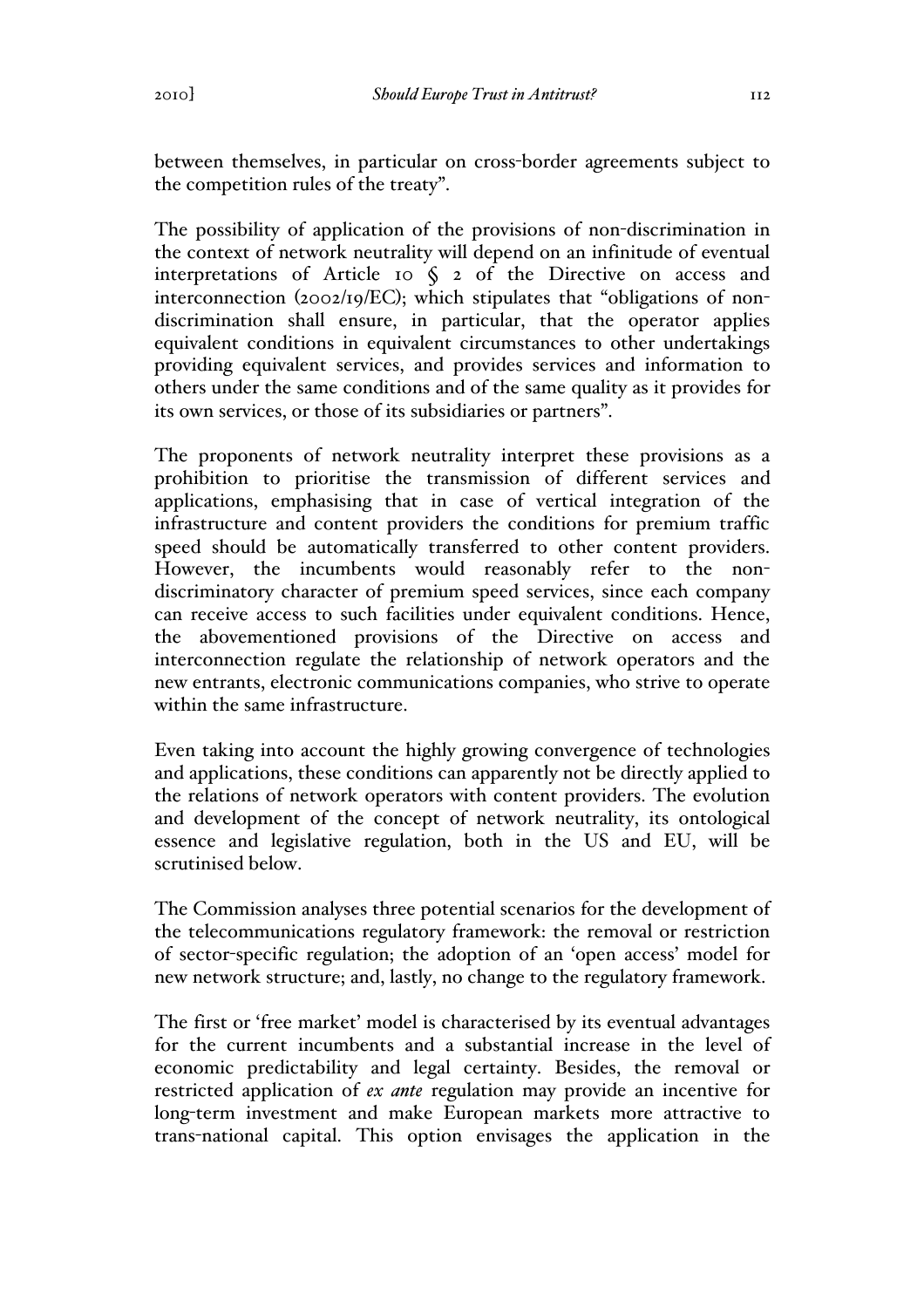telecommunications area of *ex post* competition policy rules without considerable sector specific measures.

The biggest disadvantage of this regulatory approach lies in its disintegrative character. The removal of the uniform European regulation would authorise *status quo* in the European telecommunications, currently characterised not only by different levels of technical and structural development but also by diverse approaches with respect to liberalisation, often benefiting from a privileged (quasi-)national legal status granted by member states.

In addition, the removal of *ex ante* regulation in a market where the incumbent operator benefits from a dominant position is likely to slow down the level of effective competition and to disadvantage consumers. The rapid growing importance of the communications area in digitallyoriented economies demonstrates that predictable long-term dominance does not constitute the exclusive condition for extensive investments in the new generation networks.

The second option is diametrically opposed to the removal or restriction of sector-specific regulations. It consists in the compulsory opening of access to the incumbent networks to all potential competitors, provided that they meet a certain number of established criteria. One version of this option envisages the structural separation, which the Commission foresees could in principle be imposed under competition law instruments. Until very recently, the most radical intervention of a regulatory authority in the commercial practice has been the institution of a compulsory licensing for dominant companies under Article 82 EC; that is, the essential facilities doctrine.

There are many advocates and critics of this regulatory measure, both in governmental and industrial circles. In the scholarly literature, there is a virtually consensus upon the fact that the essential facility doctrine constitutes the ultimate frontier of the regulatory interference into the 'societal sanctity' of the private property domain. The most radical version of this institute provides the possibility of compulsory opening access to a piece of private property, which constitutes an industrial bottleneck, but only under the principle of limited and shared access. It is almost impossible to imagine how the tools of *ex post* regulation may be used to impel the incumbents to refuse to operate on the market of communications services, leaving them merely the possibility of technically servicing the networks. The only possible way to implement this idea is through *ex ante* regulatory requirements, obliging member states to grant the NRA the necessary competences to guarantee that network operator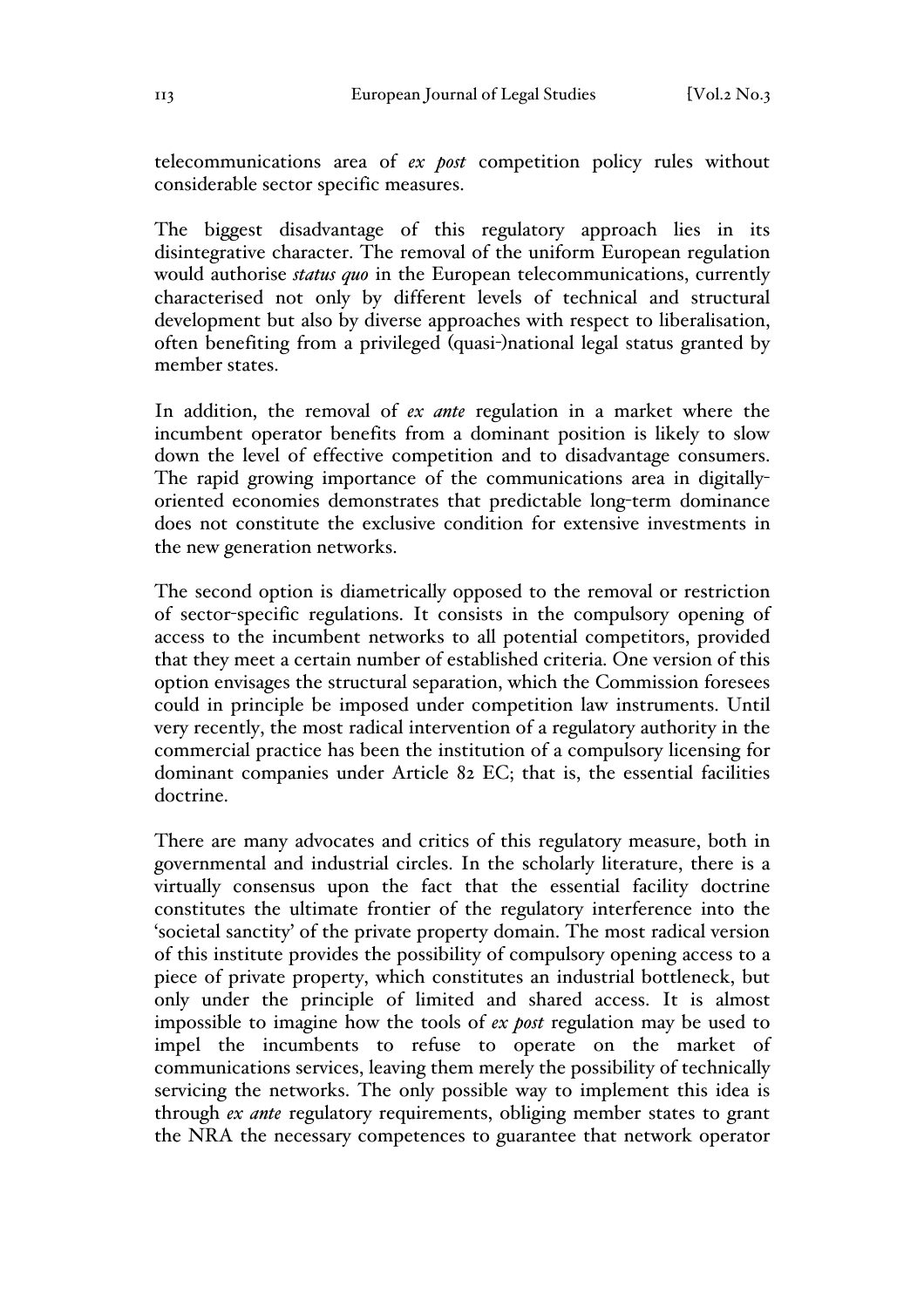open access to all competitors by separating their infrastructure services from the provision of internet access. In all likelihood, the Commission considers this approach as merely theoretical and uses its argumentation for the purely methodological purposes of comprehension and analysis. For the sake of discussion, however, it is possible to simulate a situation similar to the famous rationale of the European courts with regard to parallel trading in intellectual property; namely, "the possession of property does not necessary correspond to its usage, which might have been restricted". By analogy, holding the network does not entail an unreserved right to provide electronic communications services. Hence, technically speaking, certain requirements of registration or establishing and accounting separation of the incumbents might be launched by the Commission.

The Commission is absolutely right in saying that the 'open access' model for new infrastructure investment works well in a *tabula rasa* situation, where there is no pre-existing network or Commission initiate proactive initiatives, using structural funds. This situation may be fully justified only under free-will but not under compulsory regulatory initiatives. The offered model has many advantages *per se*. Yet, because of the impossibility of separating the present-day infrastructure owners from the communications services, which often constitute the major part of their revenues, this idea remains mostly hypothetical.

The third option considered by the Commission is the absence of any change to the regulatory framework. The current model is characterised by a high degree of predictability and harmonisation and its capability to successfully regulate the European telecommunications area has been proved in practice. For this reason, it would be appropriate to concentrate efforts on the adaptation of the regulatory framework to rapid technological changes and direct them on the coverage of new-arising domains, rather than propose radical conceptual changes. The Commission considers that this model is the most appropriate option and has thus proposed it in its associated Communication.

# III. EUROPEAN AUDIOVISUAL POLICY

## 1. *Network neutrality context*

In regulatory terms, the concept of network neutrality is in-between. Its substance relates equally to infrastructure and content. The fundamental essence of network neutrality is based upon the principle of fair treatment of content by network operators. Unlike traditional broadcasting, data over IP streaming has no technical borders and can potentially cover a worldwide audience. Since the issues of content management relating to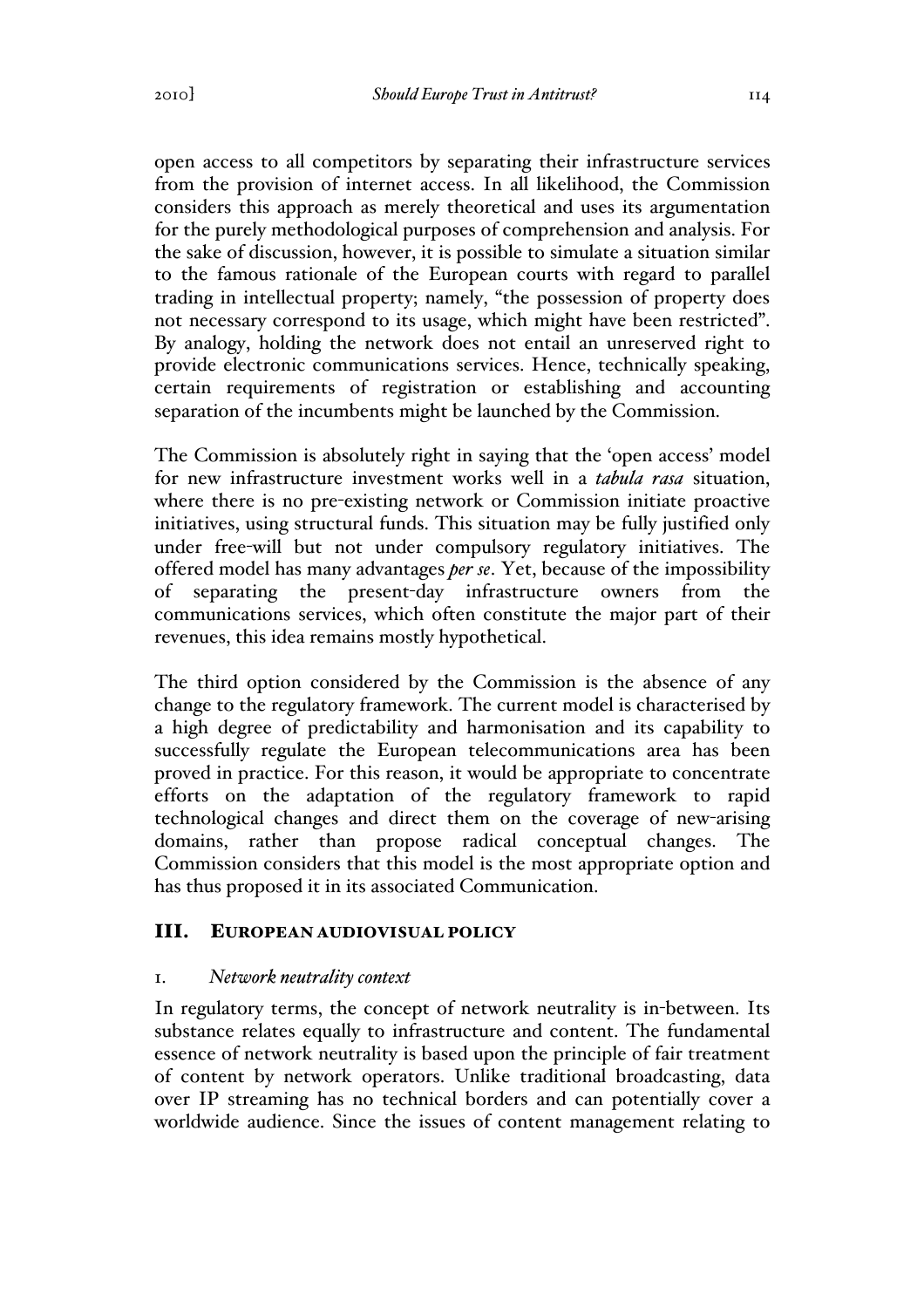network neutrality may occur predominantly in the downstream market namely, content destination, places of consumption of the content by customers-, the attention has to be paid to European regulatory instruments of content management.

Regulation of audiovisual contents represents a substantial segment of the European communications policy. The main legislative document in this area is the Directive on the coordination of certain provisions laid down by law, regulation or administrative action in member states concerning the pursuit of television broadcasting activities; "Television without Frontiers Directive" or TVWFD (89/552/EEC), from 1989. This document has been substantially updated in 1997. After some lengthy public debates and consultations, the Commission issued in 2005 and further amended in 2007 its proposal for Audiovisual Media Services Directive; AVMSD or Audiovisual Media Services Directive being a new title for TVWFD.<sup>6</sup>

The original objective of TVWFD is the creation of appropriate conditions for the free movement of television transmission within the EC. Its primary scope included all forms of public broadcasting, except electronic communications services providing information services on ondemand basis.

#### 2. *Single European TV market*

In terms of the *liberation-integration-competition* paradigm, the main aim of this document has definitely been the second one. By opposition to the US context, the broadcasting industry in Europe is characterised by strong public elements. The state inheritance is either directly or at least implicitly present in all major European broadcasters and the whole consumer media culture in Europe. A genuine liberalisation of the broadcasting industry has never been on the European agenda. For this reason, TVWFD does not appear to concentrate any efforts on the liberalisation of the TV markets. Instead, it strives to integrate the different national regulatory environments into a single European model.

In order to pursue this important mission, the Commission tries to eliminate any regulatory borders between the different member states. Hence, one of the key ideas of the TVWFD has been the prohibition for the member states to conduct any measures, which can restrict reception or retransmission of broadcast signal from other member states, apart from public safety, the promotion of culture and similar exceptional

 <sup>6</sup> Directive of the European Parliament and of the Council on the coordination of certain provisions laid down by law, regulation or administrative action in member states concerning the provision of audiovisual media services.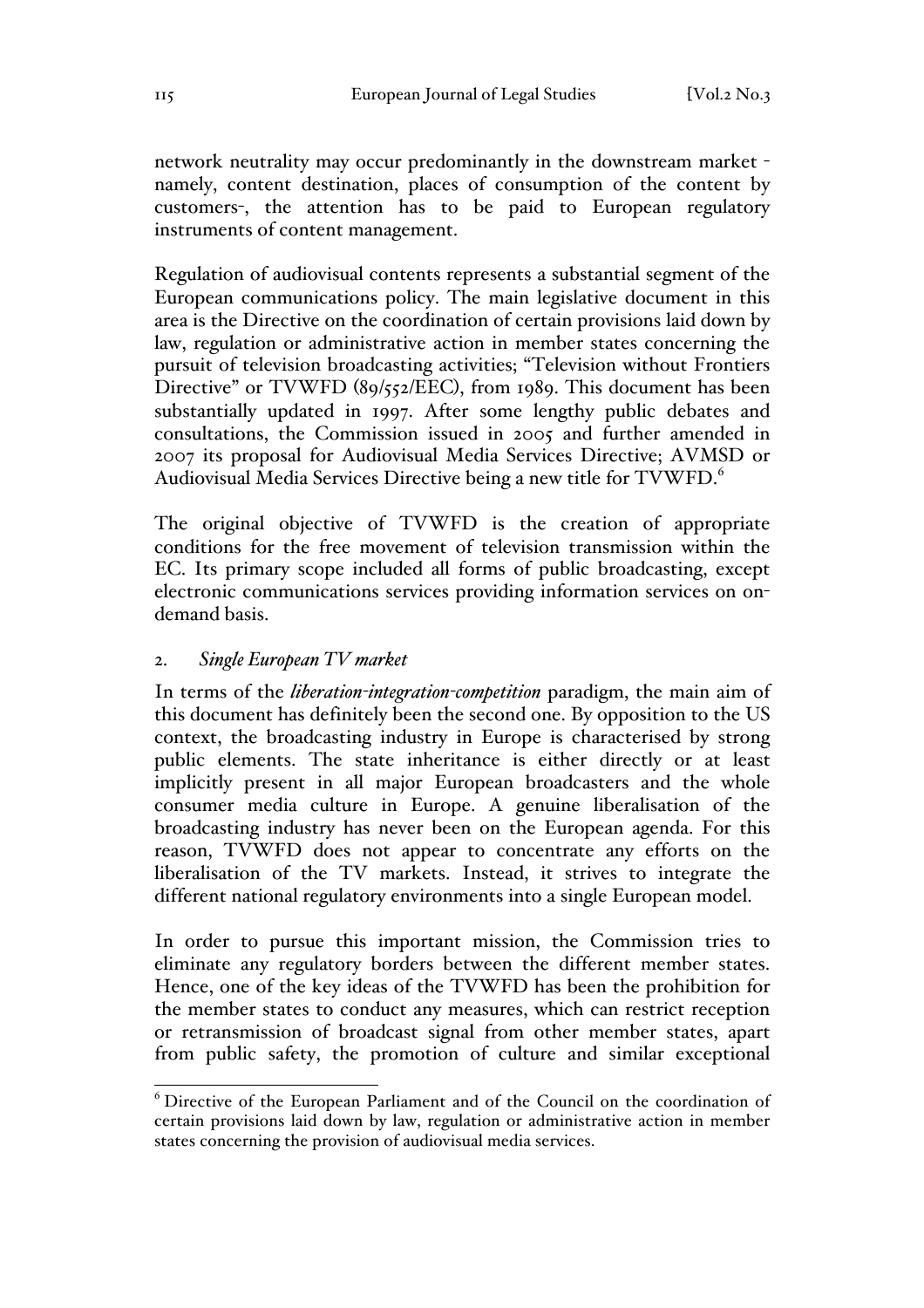#### national needs.

However, there are not enough political, economic and cultural preconditions for establishing a free market model for the TV industry in Europe. As is the case with the European regulation of the telecommunications infrastructure, the main efforts of the Commission are directed towards regulatory unification within the European internal market. The essence of *harmonisation* of the TV markets is based upon the subordination of national regulatory regimes to a pan-European one. Since the meta-task of European integration is based on the elimination of regulatory differences and economic borders between the member states, but by no means on erasing obstacles to an internal free market -as the internal market is not a free market-, the European audiovisual policy develops in parallel with the general objectives of the European integration. These regulatory roots of the European model of TV industry play a role in the present-day situation in relation to the production and distribution of European TV content. Without unnecessary oversimplifications, and fully taking into account all cultural, linguistic, behavioural and esthetical particularities of Europeans, there are enough evidences to conclude that there exists a direct relation between the strong regulatory character of the European TV industry and its poor commercial performance both in the world at large and the domestic markets.

TVWFD covers a broad range of issues, related to the production, transmission and reception of content in the EC. Its adoption has been originally stimulated by fast technological developments in the TV industry. In combination with the firm intention to establish a single European market, these prerequisites became decisive for the initiation of this legislative measure. Initially adopted in 1989, it has been amended in 1997 because of the further development of the audiovisual sector; in particular, in the area of satellite TV, marketing-oriented business models, interactive technologies and future deployment of cable infrastructure.

In 2007, EU is still revising TVWFD. Under the new title of Audiovisual Media Services Directive, it is called for providing an effective regulatory tool for content production and distribution in the new digital age.

Since the adoption of TVWFD in 1989 and its substantial amendment in 1997, electronic technologies have substantially expanded, leading the Commission to initiate in 2002 a legislative review of TVWFD. It has been officially launched by launching a proposal for the elaboration of a program for the modernisation of rules on audiovisual services and a timetable for future actions. The Commission organised an extensive public consultation campaign. As a result of this hearing, many research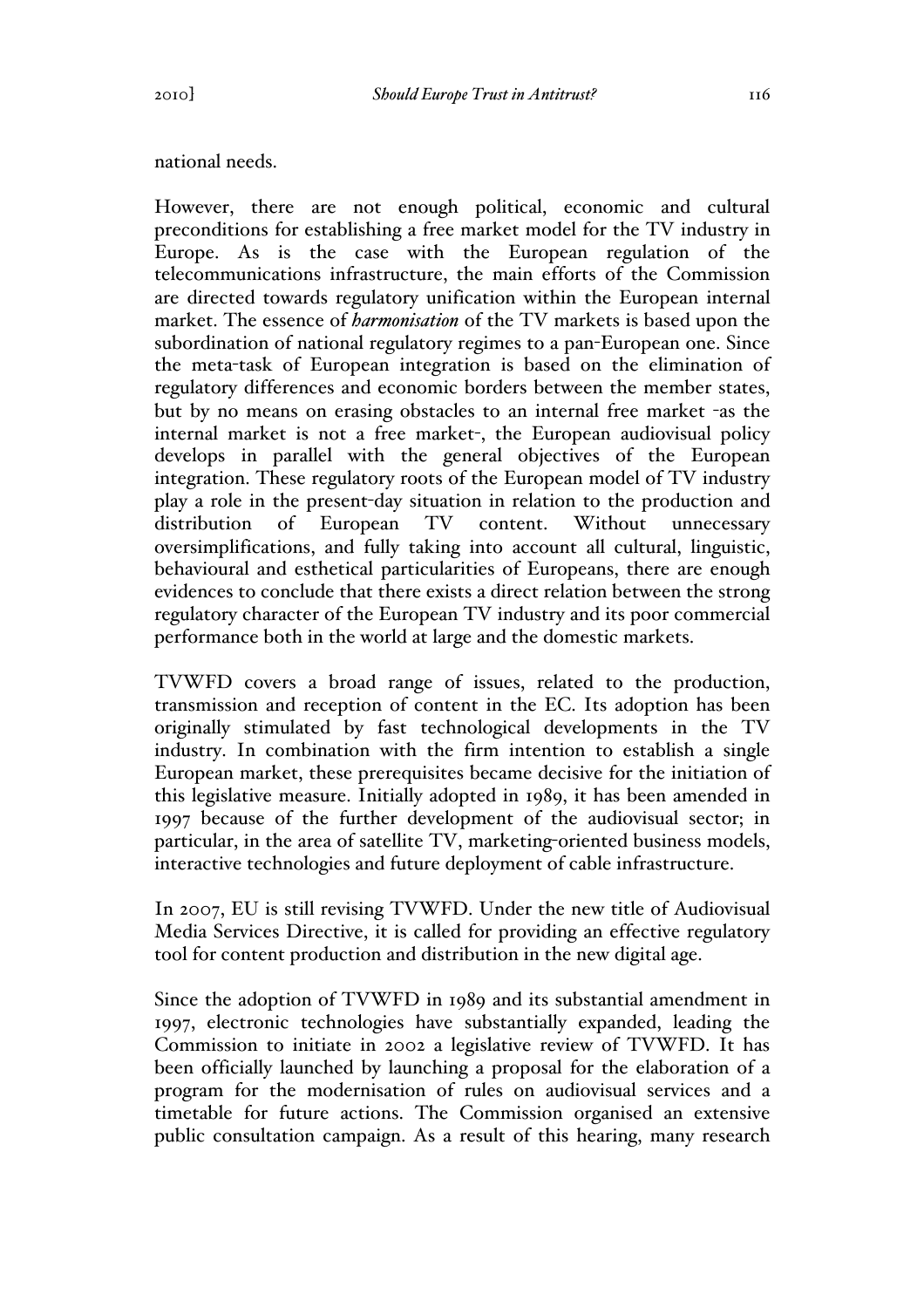and analytical programs and seminars have been organised by the Commission from 2003 until 2007. Finally, in 2005, the Commission officially adopted a legislative proposal for the revision of TVWFD, with some relevant amendments in 2007.

This document stresses the importance of the European audiovisual environment, based on principles of pluralism, cultural diversity and consumer protection. The Commission offers in this proposal to guarantee the independence of national regulators in the media sector; which essentially means to strive to provide the necessary tools for stronger regulatory powers.

#### IV. CONCLUSIONS AND OPENINGS FOR FURTHER RESEARCH

The aim of this contribution has been to give to a descriptive presentation of the current European regulatory framework in the areas of electronic communications and audiovisual policy. By analysing the relevant EC directives, it strived to put the existing model of *ex ante* regulation into the context of the network neutrality debates; with the general objective to provide a clear-cut overview of the European state of affairs in the areas related to network neutrality. The purpose of the overall project is not to present the mono-semantic meaning of this multidimensional problem, but rather to explore the nodular issues of the academic debates over network neutrality in the United States, to correct mistakes and afterwards to offer effective, theoretically adjusted solutions for the existing and new telecommunications operators in the European markets. The nature of argumentation is mainly legal and, to a lesser extent, economic or societal.

Departing from a conception favouring *ex post* regulation of network neutrality, one can demonstrate why exactly Europe does not deserve an explicit mention in the *ex ante* telecommunications framework. It goes without saying that any sort of instrumentalisation of explored arguments should be rejected and all pros and cons analysed without any partiality. This paper opens the path to the provision of an alternative approach to the network neutrality dilemma in the European context. One can expect *a priori* to give a positive answer to the question submitted in the title of the present proposal; that is, whether Europe should trust in antitrust.

From an academic perspective, network neutrality is an interdisciplinary phenomenon. It can be explored under its economic, legal, societal, technical and political dimensions. By applying political philosophy's argumentation and reasoning, one can attempt to prove that content *prioritisation* is, by far, not the same as content *discrimination.* In addition,